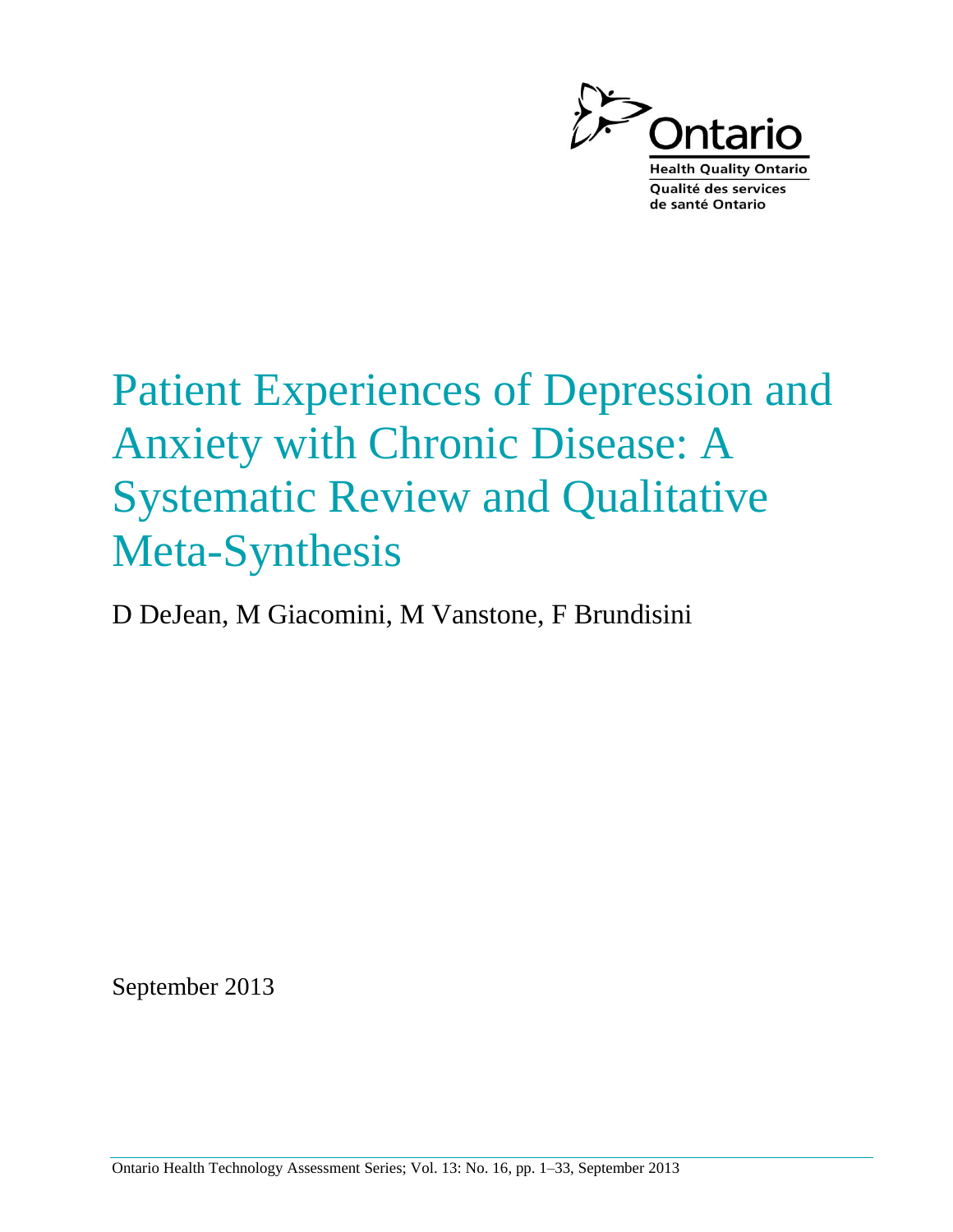#### **Suggested Citation**

This report should be cited as follows: DeJean M, Giacomini M,Vanstone M, Brundisini F. Patient experiences of depression and anxiety with chronic disease: A systematic review and qualitative meta-synthesis. Ont Health Technol Assess Ser [Internet]. 2013 September:13(16)1-33. Available from: http://www.hqontario.ca/en/documents/eds/2013/full-report-OCDM-depression-and-anxiety.pdf.

#### **Indexing**

The *Ontario Health Technology Assessment Series* is currently indexed in MEDLINE/PubMed, Excerpta Medica/EMBASE, and the Centre for Reviews and Dissemination database.

#### **Permission Requests**

All inquiries regarding permission to reproduce any content in the *Ontario Health Technology Assessment Series* should be directed to: [EvidenceInfo@hqontario.ca.](mailto:Evidence_Info@hqontario.ca)

#### **How to Obtain Issues in the** *Ontario Health Technology Assessment Series*

All reports in the *Ontario Health Technology Assessment Series* are freely available in PDF format at the following URL: [http://www.hqontario.ca/en/mas/mas\\_ohtas\\_mn.html](http://www.hqontario.ca/en/mas/mas_ohtas_mn.html).

#### **Conflict of Interest Statement**

All reports in the *Ontario Health Technology Assessment Series* are impartial. There are no competing interests or conflicts of interest to declare.

#### **Peer Review**

All reports in the *Ontario Health Technology Assessment Series* are subject to external expert peer review. Additionally, Health Quality Ontario posts draft reports and recommendations on its website for public comment prior to publication. For more information, please visit: [http://www.hqontario.ca/en/mas/ohtac\\_public\\_engage\\_overview.html.](http://www.hqontario.ca/en/mas/ohtac_public_engage_overview.html)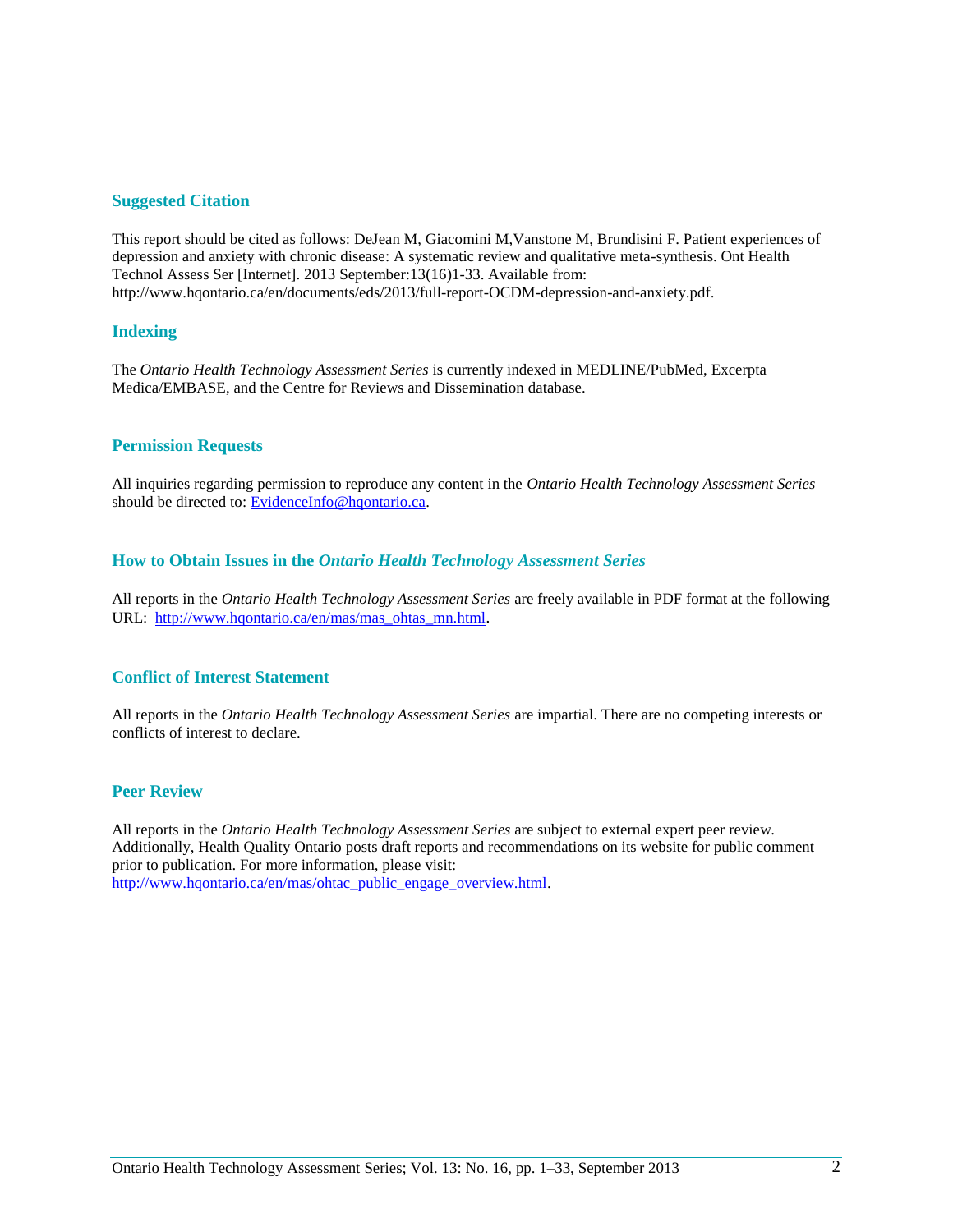#### **About Health Quality Ontario**

Health Quality Ontario (HQO) is an arms-length agency of the Ontario government. It is a partner and leader in transforming Ontario's health care system so that it can deliver a better experience of care, better outcomes for Ontarians and better value for money.

Health Quality Ontario strives to promote health care that is supported by the best available scientific evidence. HQO works with clinical experts, scientific collaborators and field evaluation partners to develop and publish research that evaluates the effectiveness and cost-effectiveness of health technologies and services in Ontario.

Based on the research conducted by HQO and its partners, the Ontario Health Technology Advisory Committee (OHTAC) — a standing advisory sub-committee of the HQO Board — makes recommendations about the uptake, diffusion, distribution or removal of health interventions to Ontario's Ministry of Health and Long-Term Care, clinicians, health system leaders and policy-makers.

This research is published as part of Ontario Health Technology Assessment Series, which is indexed in CINAHL, EMBASE, MEDLINE, and the Centre for Reviews and Dissemination. Corresponding OHTAC recommendations and other associated reports are also published on the HQO website. Visit [http://www.hqontario.ca](http://www.hqontario.ca/) for more information.

#### **About the** *Ontario Health Technology Assessment Series*

To conduct its comprehensive analyses, HQO and/or its research partners reviews the available scientific literature, making every effort to consider all relevant national and international research; collaborates with partners across relevant government branches; consults with clinical and other external experts and developers of new health technologies; and solicits any necessary supplemental information.

In addition, HQO collects and analyzes information about how a health intervention fits within current practice and existing treatment alternatives. Details about the diffusion of the intervention into current health care practices in Ontario add an important dimension to the review. Information concerning the health benefits; economic and human resources; and ethical, regulatory, social, and legal issues relating to the intervention assist in making timely and relevant decisions to optimize patient outcomes.

The public consultation process is available to individuals and organizations wishing to comment on reports and recommendations prior to publication. For more information, please visit: [http://www.hqontario.ca/en/mas/ohtac\\_public\\_engage\\_overview.html](http://www.hqontario.ca/en/mas/ohtac_public_engage_overview.html).

#### **Disclaimer**

This report was prepared by HQO or one of its research partners for the *Ontario Health Technology Advisory Committee* and developed from analysis, interpretation, and comparison of scientific research. It also incorporates, when available, Ontario data and information provided by experts and applicants to HQO. It is possible that relevant scientific findings may have been reported since completion of the review. This report is current to the date of the literature review specified in the methods section, if available. This analysis may be superseded by an updated publication on the same topic. Please check the HQO website for a list of all publications:  $http://www.hqontario.ca/en/mas/mas_ohtas_mm.html$ .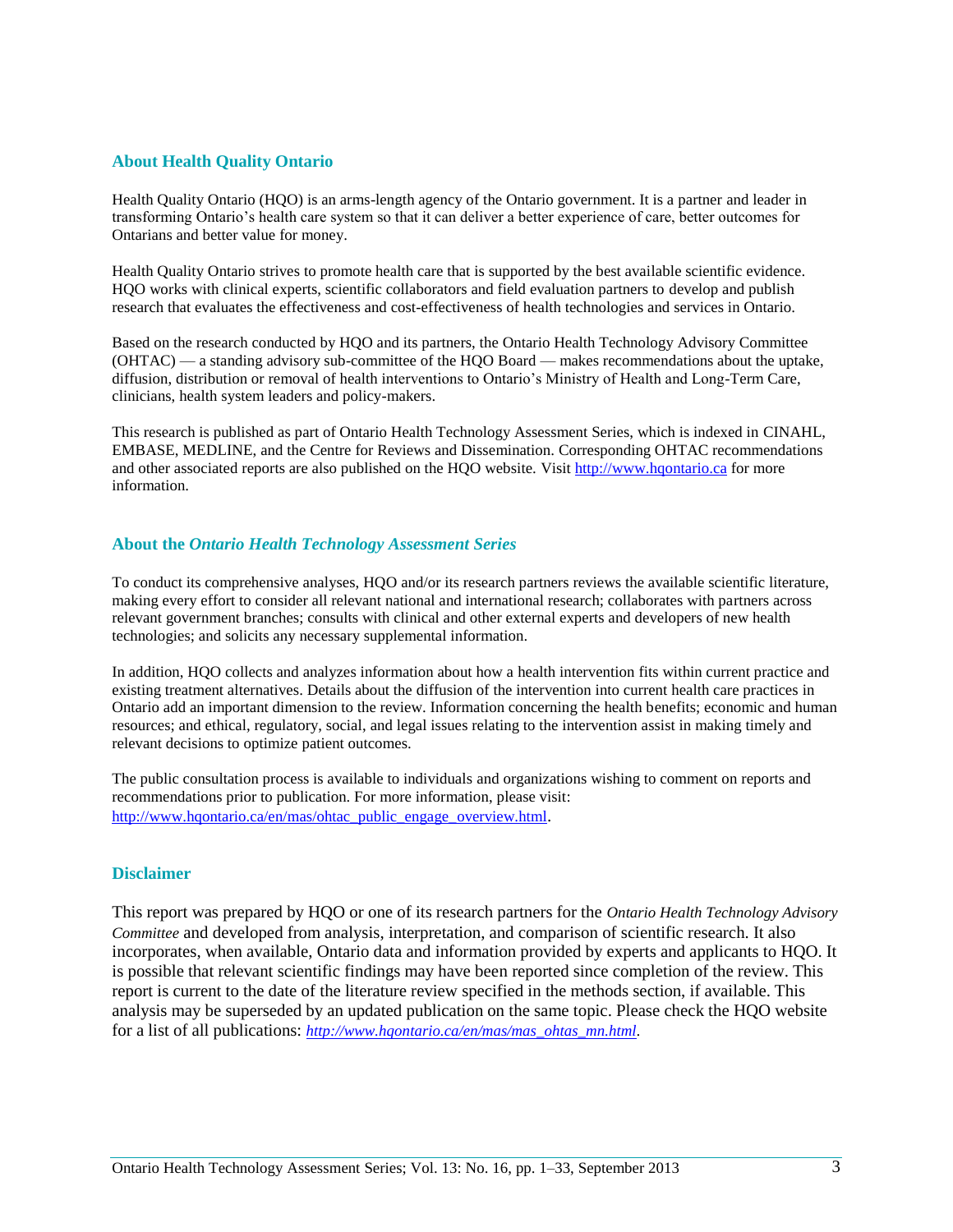# **Abstract**

# **Background**

Depression and anxiety are highly prevalent in patients with chronic disease, but remain undertreated despite significant negative consequences on patient health. A number of clinical groups have developed recommendations for depression screening practices in the chronic disease population.

## **Objectives**

The objective of this analysis was to review empirical qualitative research on the experiences of patients with chronic disease (e.g., COPD, diabetes, heart disease, stroke) and comorbid depression or anxiety, and to highlight the implications of the screening and management of anxiety and/or depression on chronic disease outcomes.

## **Review Methods**

We performed literature searches for studies published from January 2002 to May 2012. We applied a qualitative mega-filter to nine condition-specific search filters. Titles and abstracts were reviewed by two reviewers and, for the studies that met the eligibility criteria, full-text articles were obtained. Qualitative meta-synthesis was used to integrate findings across relevant published primary research studies. Qualitative meta-synthesis produced a synthesis of evidence that both retained the original meaning of the authors and offered a new, integrative interpretation of the phenomenon through a process of comparing and contrasting findings across studies.

# **Results**

The findings of 20 primary qualitative studies were synthesized. Patients tended to experience their chronic conditions and anxiety or depression as either independent or inter-related (i.e., the chronic disease lead to depression/anxiety, the depression/anxiety lead to the chronic disease, or the two conditions exacerbated each other). Potential barriers to screening for depression or anxiety were also identified.

# **Limitations**

A wider array of issues might have been captured if the analysis had focused on broader psychological responses to the chronic disease experience. However, given the objective to highlight implications for screening for anxiety or depression, the more narrow focus seemed most relevant.

## **Conclusions**

Chronic disease and anxiety or depression can be independent or inter-related. Patients may be reluctant to acknowledge depression or anxiety as a separate condition, or may not recognize that the conditions are separate because of overlapping physical symptoms. More qualitative research is needed to specifically address screening for depression or anxiety.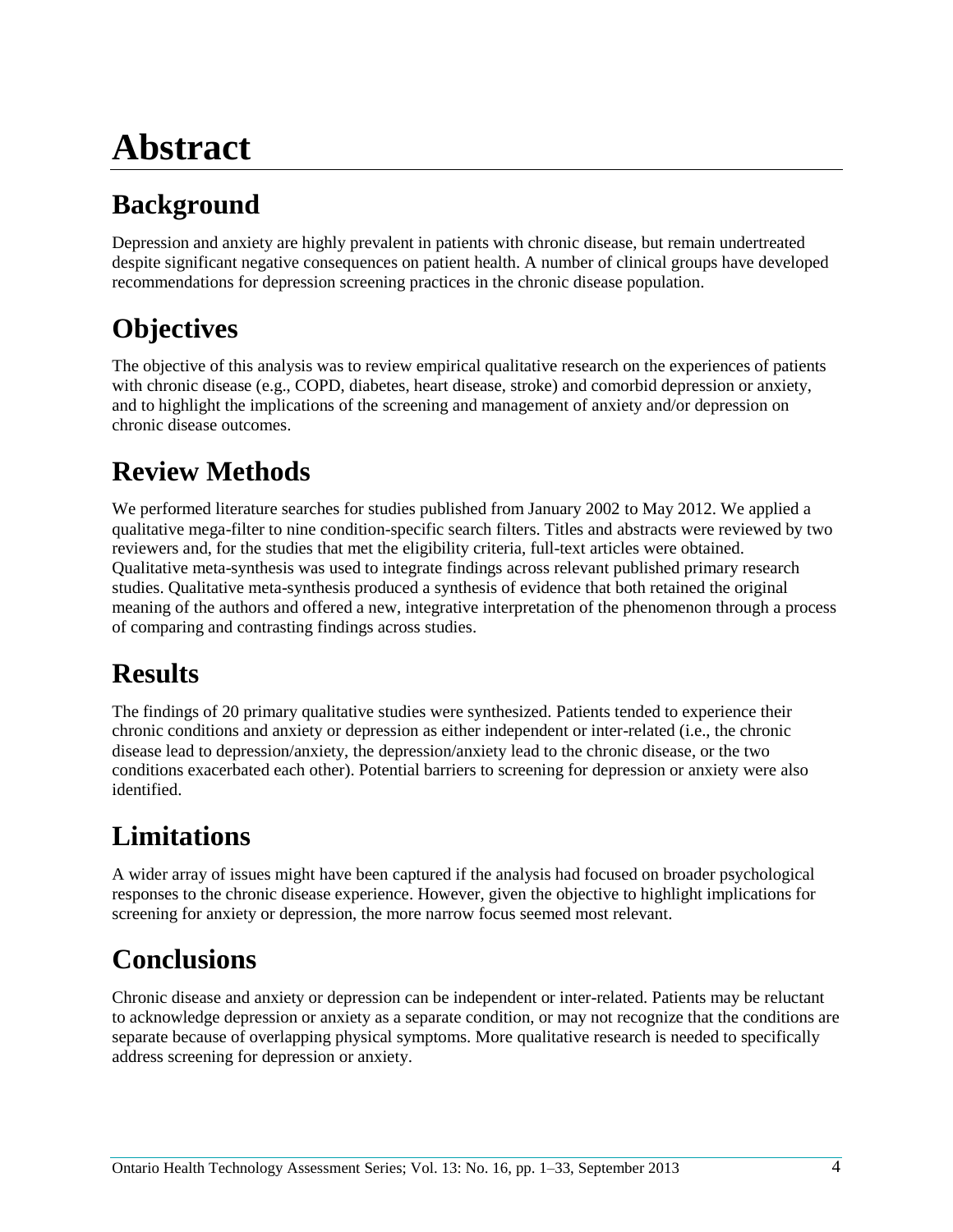# **Plain Language Summary**

Depression is a common complication of chronic disease. It may worsen the disease, and it may also affect the self-management of the disease. Screening for depression earlier, and then treating it, may reduce distress and improve symptoms of the chronic disease, leading to better quality of life.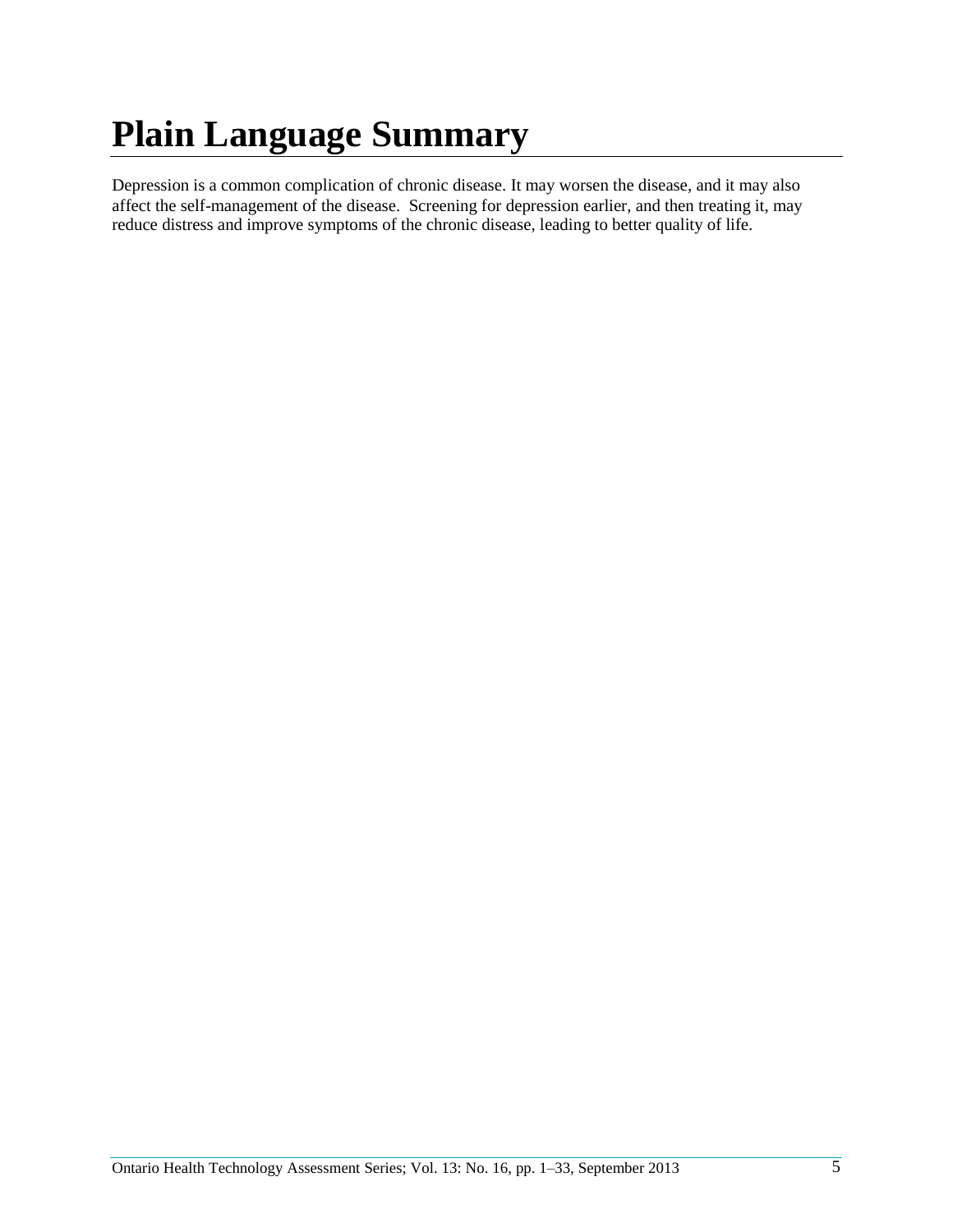# **Table of Contents**

| Patient-Experienced Pathway 3: Chronic Disease and Depression or Anxiety Each Worsen the Other21  |  |
|---------------------------------------------------------------------------------------------------|--|
| Patient-Experienced (Non) Pathway 4: Chronic Disease and Depression or Anxiety are Independent 22 |  |
|                                                                                                   |  |
|                                                                                                   |  |
|                                                                                                   |  |
|                                                                                                   |  |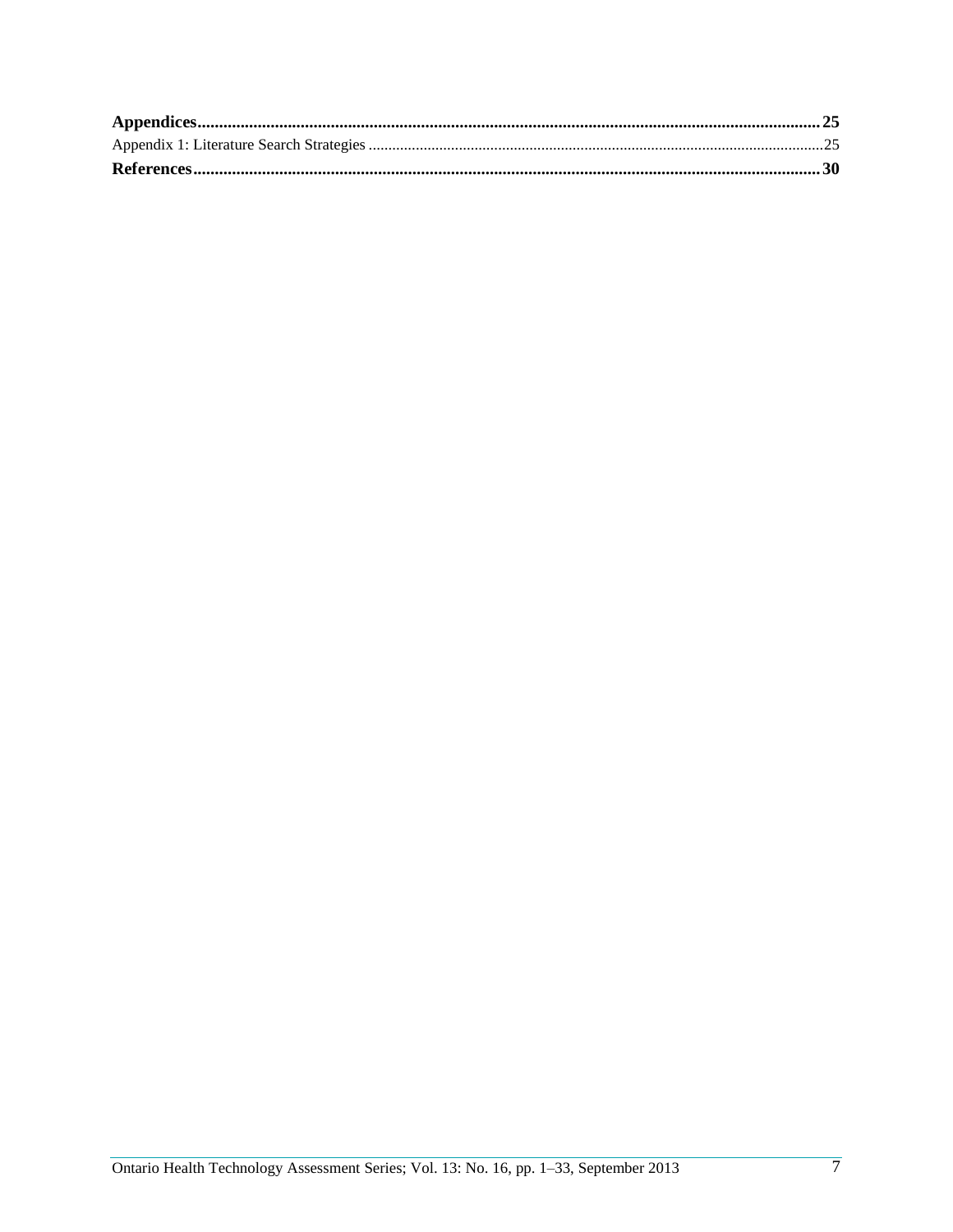# **List of Tables**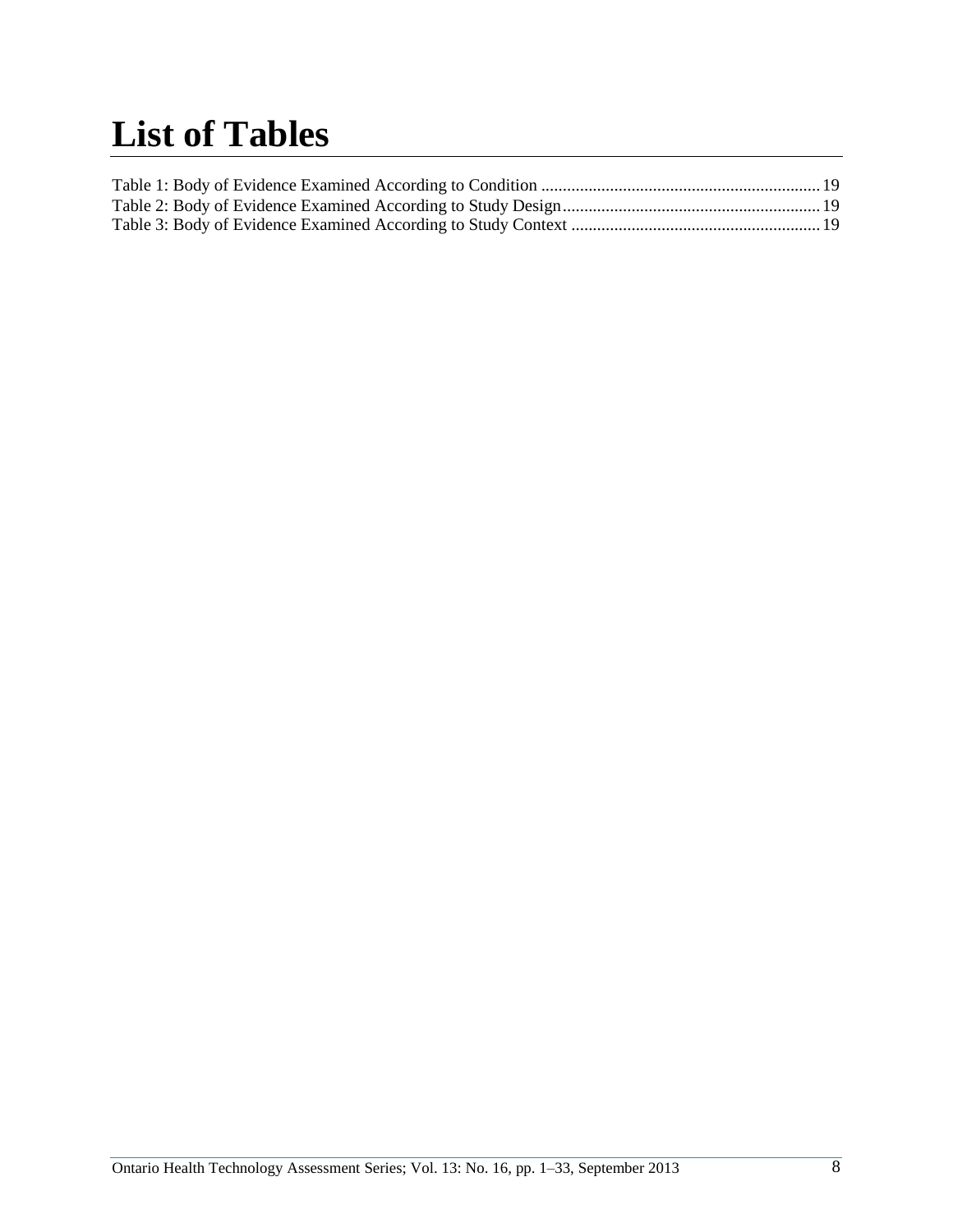# **List of Figures**

| Figure 2: Patient-Experienced Pathways Between Depression/Anxiety and Chronic Disease 20 |  |
|------------------------------------------------------------------------------------------|--|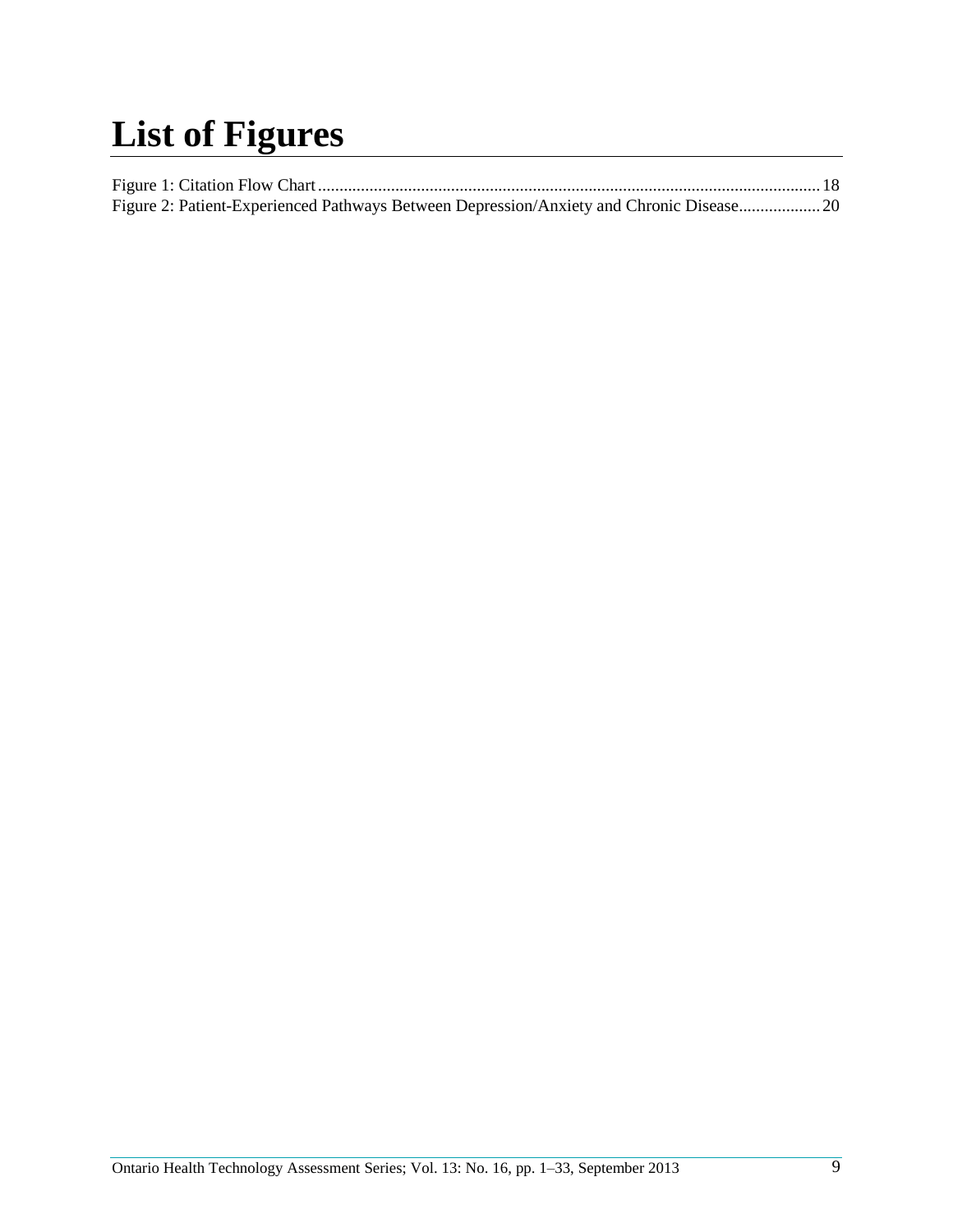# **List of Abbreviations**

| <b>CI</b>     | Confidence interval(s)                                               |
|---------------|----------------------------------------------------------------------|
| <b>CINAHL</b> | Cumulative Index to Nursing and Allied Health<br>Literature          |
| <b>COPD</b>   | Chronic obstructive pulmonary disease                                |
| <b>DSM-IV</b> | Diagnostic and Statistical Manual of Mental<br>Disorders, version IV |
| GAD           | Generalized anxiety disorder                                         |
| HQO           | <b>Health Quality Ontario</b>                                        |
| <b>MDD</b>    | Major depressive disorder                                            |
| <b>OHTAC</b>  | <b>Ontario Health Technology Advisory Committee</b>                  |
| <b>SSCI</b>   | Social Sciences Citation Index                                       |
| WHO           | World Health Organization                                            |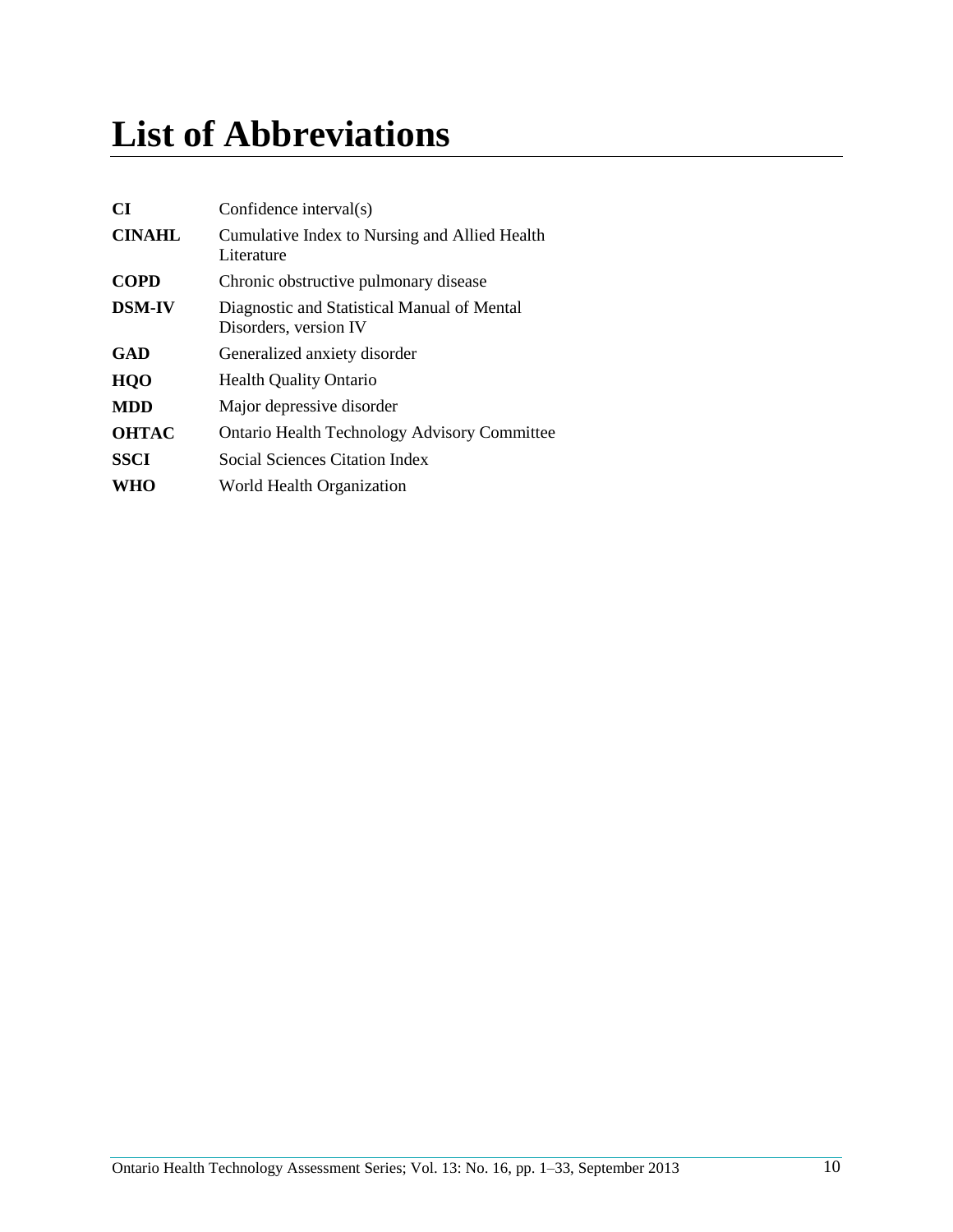# **Background**

In July 2011, the Evidence Development and Standards (EDS) branch of Health Quality Ontario (HQO) began developing an evidentiary framework for avoidable hospitalizations. The focus was on adults with at least 1 of the following high-burden chronic conditions: chronic obstructive pulmonary disease (COPD), coronary artery disease (CAD), atrial fibrillation, heart failure, stroke, diabetes, and chronic wounds. This project emerged from a request by the Ministry of Health and Long-Term Care for an evidentiary platform on strategies to reduce avoidable hospitalizations.

After an initial review of research on chronic disease management and hospitalization rates, consultation with experts, and presentation to the Ontario Health Technology Advisory Committee (OHTAC), the review was refocused on optimizing chronic disease management in the outpatient (community) setting to reflect the reality that much of chronic disease management occurs in the community. Inadequate or ineffective care in the outpatient setting is an important factor in adverse outcomes (including hospitalizations) for these populations. While this did not substantially alter the scope or topics for the review, it did focus the reviews on outpatient care. HQO identified the following topics for analysis: discharge planning, in-home care, continuity of care, advanced access scheduling, screening for depression/anxiety, self-management support interventions, specialized nursing practice, and electronic tools for health information exchange. Evidence-based analyses were prepared for each of these topics. In addition, this synthesis incorporates previous EDS work, including Aging in the Community (2008) and a review of recent (within the previous 5 years) EDS health technology assessments, to identify technologies that can improve chronic disease management.

HQO partnered with the Programs for Assessment of Technology in Health (PATH) Research Institute and the Toronto Health Economics and Technology Assessment (THETA) Collaborative to evaluate the cost-effectiveness of the selected interventions in Ontario populations with at least 1 of the identified chronic conditions. The economic models used administrative data to identify disease cohorts, incorporate the effect of each intervention, and estimate costs and savings where costing data were available and estimates of effect were significant. For more information on the economic analysis, please contact either Murray Krahn at [murray.krahn@theta.utoronto.ca](mailto:murray.krahn@theta.utoronto.ca) or Ron Goeree a[t goereer@mcmaster.ca.](mailto:goereer@mcmaster.ca)

HQO also partnered with the Centre for Health Economics and Policy Analysis (CHEPA) to conduct a series of reviews of the qualitative literature on "patient centredness" and "vulnerability" as these concepts relate to the included chronic conditions and interventions under review. For more information on the qualitative reviews, please contact Mita Giacomini at [giacomin@mcmaster.ca.](mailto:giacomin@mcmaster.ca)

The Optimizing Chronic Disease Management in the Outpatient (Community) Setting mega-analysis series is made up of the following reports, which can be publicly accessed a[t http://www.hqontario.ca/evidence/publications-and-ohtac](http://www.hqontario.ca/evidence/publications-and-ohtac-recommendations/ohtas-reports-and-ohtac-recommendations)[recommendations/ohtas-reports-and-ohtac-recommendations](http://www.hqontario.ca/evidence/publications-and-ohtac-recommendations/ohtas-reports-and-ohtac-recommendations).

- Optimizing Chronic Disease Management in the Outpatient (Community) Setting: An Evidentiary Framework
- Discharge Planning in Chronic Conditions: An Evidence-Based Analysis
- In-Home Care for Optimizing Chronic Disease Management in the Community: An Evidence-Based Analysis
- Continuity of Care: An Evidence-Based Analysis
- Advanced (Open) Access Scheduling for Patients With Chronic Diseases: An Evidence-Based Analysis
- Screening and Management of Depression for Adults With Chronic Diseases: An Evidence-Based Analysis
- Self-Management Support Interventions for Persons With Chronic Diseases: An Evidence-Based Analysis
- Specialized Nursing Practice for Chronic Disease Management in the Primary Care Setting: An Evidence-Based Analysis Electronic Tools for Health Information Exchange: An Evidence-Based Analysis
- Health Technologies for the Improvement of Chronic Disease Management: A Review of the Medical Advisory Secretariat Evidence-Based Analyses Between 2006 and 2011
- Optimizing Chronic Disease Management Mega-Analysis: Economic Evaluation
- How Diet Modification Challenges Are Magnified in Vulnerable or Marginalized People With Diabetes and Heart Disease: A Systematic Review and Qualitative Meta-Synthesis
- Chronic Disease Patients' Experiences With Accessing Health Care in Rural and Remote Areas: A Systematic Review and Qualitative Meta-Synthesis
- Patient Experiences of Depression and Anxiety With Chronic Disease: A Systematic Review and Qualitative Meta-**Synthesis**
- Experiences of Patient-Centredness With Specialized Community-Based Care: A Systematic Review and Qualitative Meta-Synthesis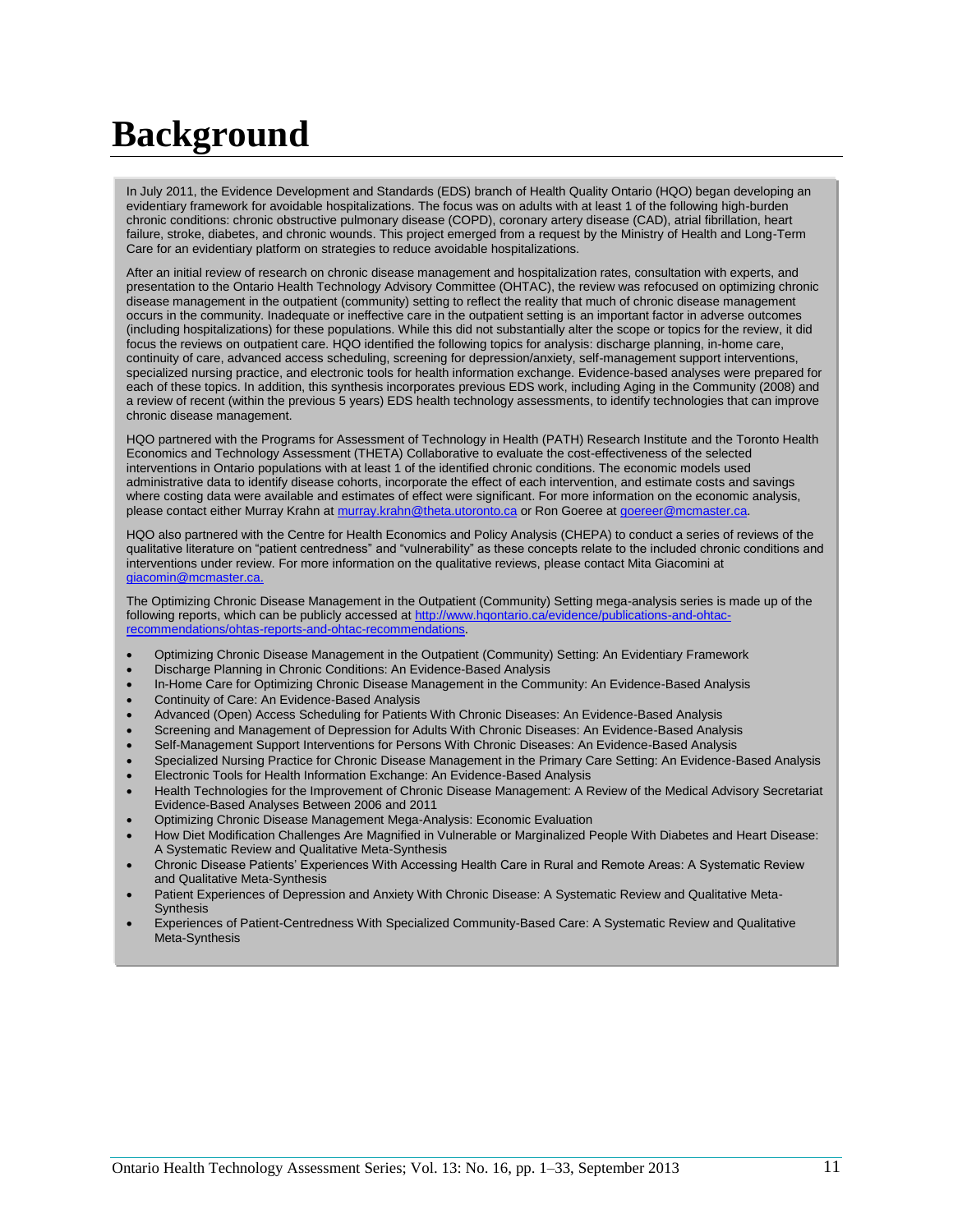## **Objective of Analysis**

To review empirical qualitative research on the experiences of patients with chronic disease (i.e., chronic obstructive pulmonary disease (COPD), diabetes, heart disease, stroke) and comorbid depression or anxiety, and to highlight the implications of screening on the management of anxiety and/or depression.

# **Clinical Need and Target Population**

### **Depression**

Depression is recognized by the World Health Organization (WHO) as the leading cause of disability in the world, and the fourth leading contributor to the global burden of disease. [\(1\)](#page-29-0) Projections by WHO suggest that, by 2020, depression will be the second leading public health concern, behind only cardiovascular disease. [\(2\)](#page-29-1) Despite this, depression continues to be under-recognized and undertreated. [\(2\)](#page-29-1)

Depressive illness can have a variety of presentations that can vary in both severity and chronicity. [\(3\)](#page-29-2) According to criteria of the Diagnostic and Statistical Manual of Mental Disorders, Fourth Edition (DSM-IV), [\(4\)](#page-29-3) major depressive disorder (MDD)—which consists of an episode of at least 2 weeks in which an individual has 5 of 9 specific depressive symptoms—is the most severe form of depression. One of these symptoms must be depressed mood or anhedonia (loss of interest or pleasure). [\(3\)](#page-29-2) Also, these symptoms must cause clinically significant distress or impairment in social, occupational, or other important areas of functioning, a requirement that emphasizes the marked disability resulting from depressive illness.

### **Anxiety**

Anxiety disorders are usually characterized by excessive fear and subsequent avoidance, typically in response to a specified object or situation and in the absence of true danger. [\(5,](#page-29-4) [6\)](#page-29-5) Anxiety, like all emotions, has cognitive, neurobiological, and behavioural components. Although it is often comorbid with depressive mood, anxiety is a distinct emotion. [\(6\)](#page-29-5) Anxiety becomes alarming and burdensome when it increases or persists to such a degree that the individual can no longer function effectively in everyday life. At this stage, anxiety can have negative consequences for the individual. Anxiety exists on a continuum from normal to pathological, and a number of anxiety disorders exist, such as panic disorder, phobic anxiety, generalized anxiety disorder (GAD), anxiety reactions, and chronic anxiety. [\(6\)](#page-29-5)

### **Prevalence**

Patients in the primary care setting often suffer from depression and anxiety. The 1994/1995 National Population Health Survey, a Canadian longitudinal study that included household residents in all provinces, reported a 1-year prevalence for major depressive disorder (MDD) of about 6% among Canadians aged 18 and older. [\(7\)](#page-29-6) Point prevalence estimates of major depression range from 4.8% to 8.6% in primary care settings in the United States. [\(3\)](#page-29-2) Anxiety disorders have a high prevalence as well, with a 12-month rate of 17.2% and lifetime rates of about 25% in the United States. [\(8\)](#page-29-7)

Patten and colleagues [\(9\)](#page-29-8) found in a large, prospective Canadian community-based study that subjects with chronic medical disorders had a higher risk of developing major depression that those without such disorders. A total of 4% (CI: 3.3-4.7) of those with one or more medical conditions versus 2.8% (CI: 2.2- 3.4) of those without medical conditions developed major depression over a 2-year period. [\(9\)](#page-29-8)

The 2005 Canadian Community Health Survey, cycle 3.1, measured the prevalence rates of comorbid mood disorders among individuals with various chronic physical conditions in Ontario. [\(10\)](#page-29-9) The highest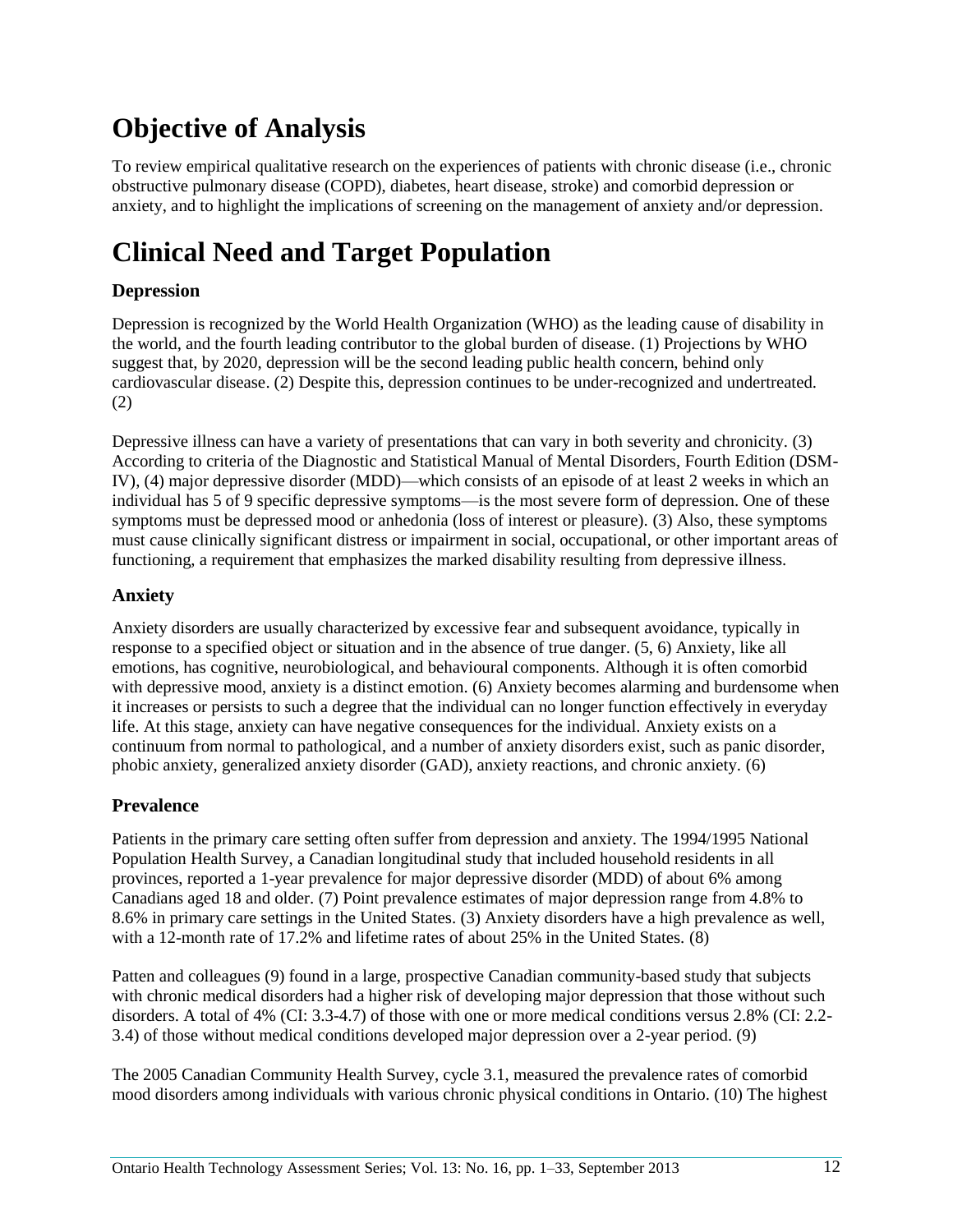prevalence (15.5%) was seen in those suffering from the effects of stroke, followed by cardiovascular disease (9.8%) and diabetes mellitus (9.3%). [\(10\)](#page-29-9)

The estimated prevalence of anxiety and/or depression varies by the type and severity of chronic illness, and the setting and methodology for screening and diagnosis. However, rates are consistently higher across most chronic diseases compared to the general population, especially for people with stroke, cardiovascular disease, and diabetes.

### **Qualitative Evidence**

Qualitative empirical studies can offer important information about how patients experience their conditions. This synthesis of qualitative literature offers insights into patients' perspectives on chronic disease and comorbid anxiety or depression, their needs, and how interventions such as screening might affect their experiences. The experiences of clinicians are also examined, where relevant.

## **Technology/Technique**

### **Screening Instruments**

Screening is defined as the systematic testing of asymptomatic individuals to detect a potential disease or condition. [\(11\)](#page-29-10) The purpose of screening is to prevent or delay the development of advanced disease in the subset with preclinical disease through early detection and treatment. [\(11\)](#page-29-10)

Screening for depression and/or anxiety identifies patients suffering from these conditions, allowing them to access care earlier in the course of their illness. Despite the potential benefits of screening, it is infrequently conducted and primary care physicians fail to identify an estimated 30% to 50% of patients suffering from depression. [\(3\)](#page-29-2)

Several depression screening tools, called instruments, are currently available for use in the primary care setting. The tools differ primarily by the time frame to which they are applied, the time to administer the tools, and the discernment of levels of depression. [\(12\)](#page-29-11) These tools have been designed to be administered in a variety of ways by a variety of health care providers. These instruments are composed of standardized questions that assess the number and severity of a patient's depression symptoms. The finding of a positive screen requires further diagnostic questioning by the clinician to establish an appropriate diagnosis and initiate a treatment plan and follow-up. [\(13\)](#page-29-12)

### **Depression Screening for Adults With Chronic Diseases**

Given the higher prevalence of depression among adults with chronic diseases, a number of clinical groups have developed recommendations on depression screening practices. There are guidelines on depression screening for the general population, as well as disease specific guidelines for those with diabetes, COPD, stroke, and coronary artery disease.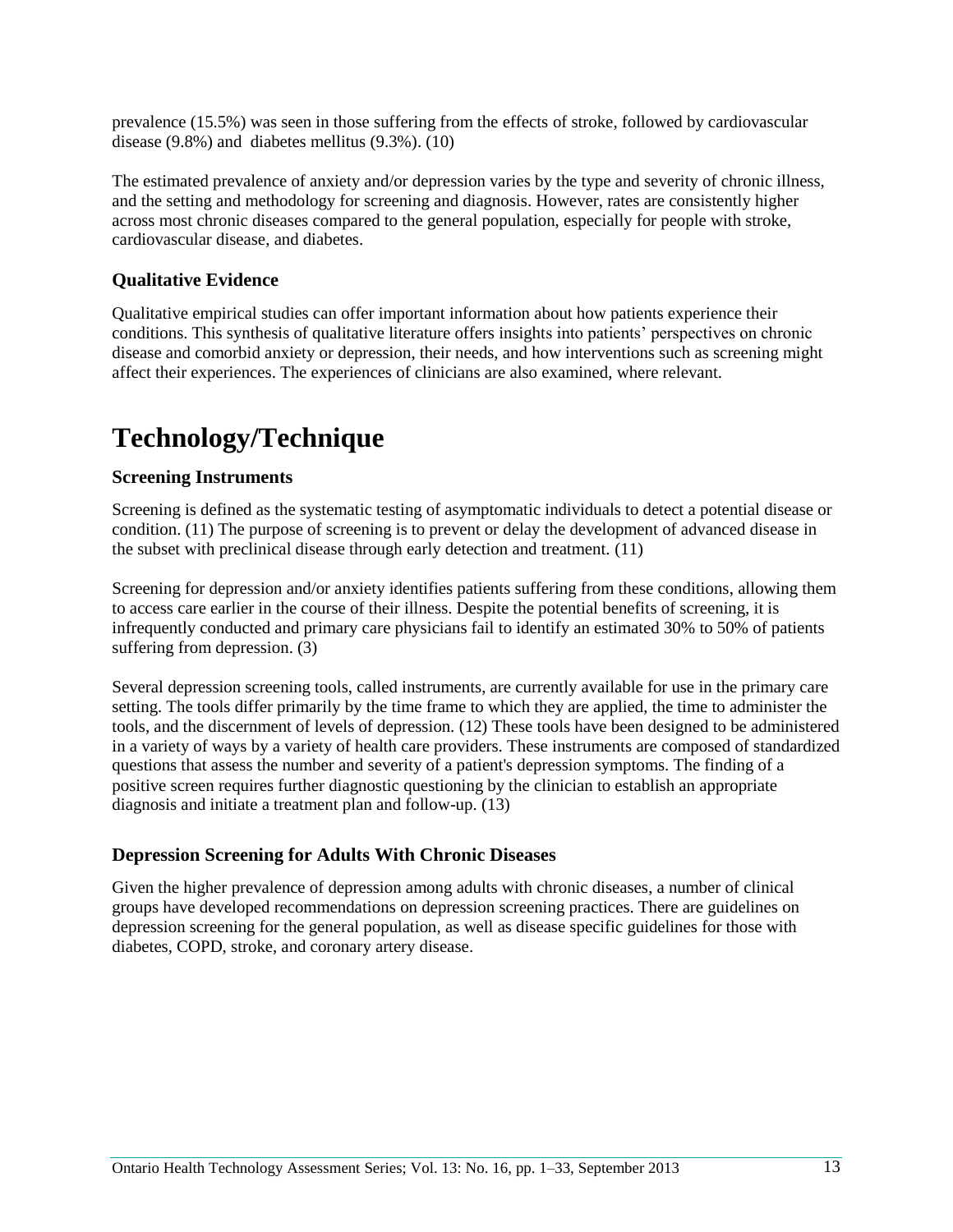# **Research Question**

What are the experiences of patients living with COPD, diabetes, heart disease, and stroke with comorbid depression or anxiety?

## **Research Methods**

### **Literature Search**

### *Search Strategy*

We performed literature searches for studies published from January 1, 2002, to May 2012, on May 3, 2012, using OVID MEDLINE and EBSCO Cumulative Index to Nursing and Allied Health Literature (CINAHL), and on May 4, 2012, using ISI Web of Science Social Sciences Citation Index (SSCI). We developed a qualitative mega-filter by combining existing published qualitative filters. [\(14-16\)](#page-29-13) The filters were compared and redundant search terms were deleted. We added exclusionary terms to the search filter that were likely to identify quantitative research and would reduce the number of false positives. We then applied the qualitative mega-filter to 9 condition-specific search filters (atrial fibrillation, diabetes, chronic conditions, chronic obstructive pulmonary disease, chronic wounds, coronary artery disease, heart failure, multiple morbidities, and stroke). Appendix 1 provides details of the search strategy. Titles and abstracts were reviewed by two reviewers and, for those studies meeting the eligibility criteria, full-text articles were obtained.

### **Inclusion Criteria**

English language full-reports

- published between January 2002 and May 2012
- including adults (age  $\geq 18$ ) from Canada, Europe, Australia, New Zealand, and the United States
- primary qualitative empirical research (using any descriptive or interpretive qualitative methodology, including the qualitative component of mixed-methods studies) and secondary syntheses of primary qualitative empirical research
- studies addressing any aspect of the experience of comorbid anxiety or depression and chronic disease

### **Exclusion Criteria**

- studies addressing topics other than the experience of comorbid anxiety or depression and chronic disease
- studies labelled "qualitative" but not using a qualitative descriptive or interpretive methodology (e.g., case studies, experiments, or observational analyses using qualitative categorical variables)
- quantitative research (i.e., using statistical hypothesis testing, using primarily quantitative data or analyses, or expressing results in quantitative or statistical terms)
- studies that did not pose an empirical research objective or question, or involve primary or secondary analysis of empirical data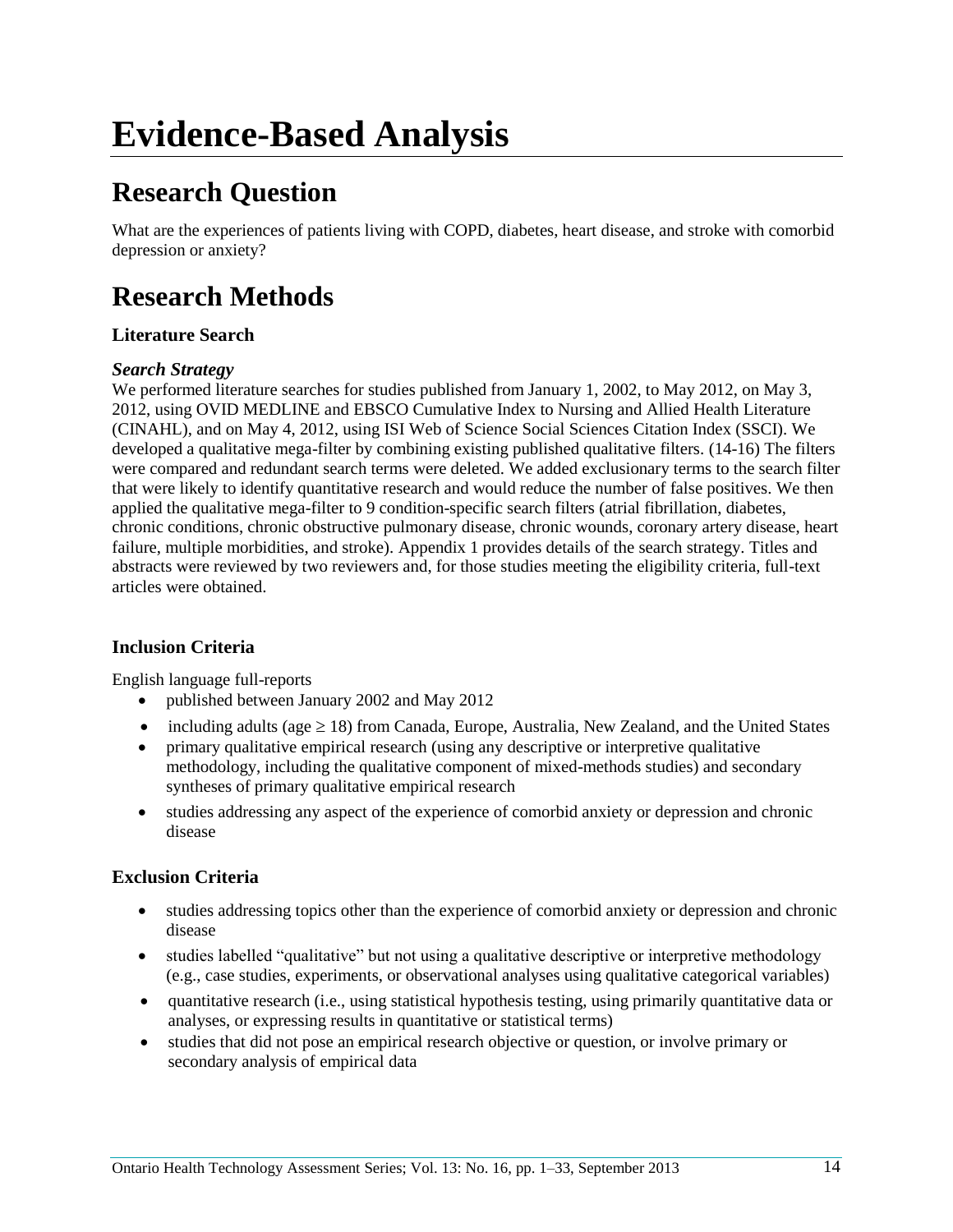### **Outcomes of Interest**

 qualitative descriptions or interpretations (narrative or theoretical) of personal or social experiences of comorbid anxiety or depression.

## **Analytical Methods**

We analyzed published qualitative research using techniques of integrative qualitative meta-synthesis. [\(17-19\)](#page-30-0) Qualitative meta-synthesis, also known as qualitative research integration, is an integrative technique that summarizes research over a number of studies, with the intent of combining findings from multiple studies. Qualitative meta-synthesis has 2 objectives: first, summarizing the aggregate of a result should reflect the range of findings that exist while retaining the original meaning of the authors; second, through a process of comparing and contrasting findings across studies, a new integrative interpretation of the phenomenon should be produced. [\(20\)](#page-30-1)

Predefined topic and research questions guided research collection, data extraction, and analysis. Topics were defined in stages, as available relevant literature was identified and the corresponding evidencebased analyses proceeded. First, we retrieved all qualitative research relevant to the conditions under analysis. Then, specific topics were chosen and a final search of the dataset was performed to retrieve papers relevant to these questions. This report examines the experience of comorbid anxiety or depression and chronic disease.

Data extraction focused on, and was limited to, findings relevant to this research topic. Qualitative findings are the "data-driven and integrated discoveries, judgments, and/or pronouncements researchers offer about the phenomena, events, or cases under investigation." [\(17\)](#page-30-0) In addition to the researchers' findings, we also extracted original data excerpts (e.g., participant quotes, stories, or incidents) embedded in the findings, to help illustrate specific findings and, when useful, to facilitate the communication of our own meta-synthetic findings.

Through a staged coding process similar to that used in grounded theory (e.g., [\(21,](#page-30-2) [22\)](#page-30-3)), we broke the studies' findings into their component parts (e.g., key themes, categories, concepts), which we then gathered across studies to regroup and relate to each other thematically. This process allowed us to organize and reflect upon the full range of interpretative insights across this body of research. [\(17,](#page-30-0) [23\)](#page-30-4) These categorical groupings provided the foundation from which we synthesized interpretations of the social and personal phenomena addressed by the topic of comorbid anxiety or depression and chronic disease. A "constant comparative" and iterative approach was used, in which we repeatedly compared preliminary categories to the research findings, to raw data excerpts, and co-investigators' interpretations of the same studies, as well as to the original OHTAC-defined topic, the emerging evidence-based analyses of clinical evaluations of related technologies, and feedback from OHTAC deliberations and expert panels on issues emerging in relation to the topic.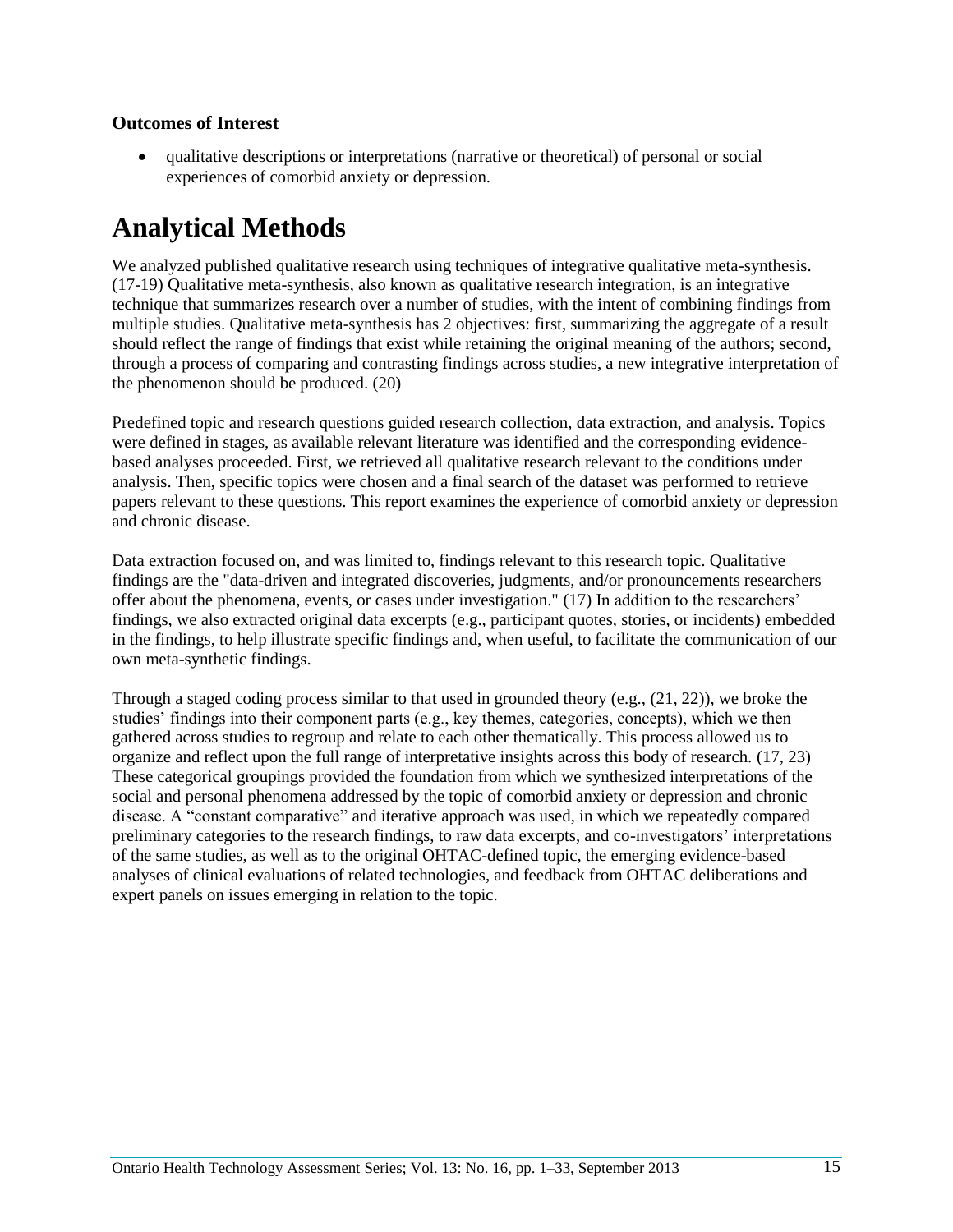## **Quality of Evidence**

For valid epistemological reasons, the field of qualitative research lacks consensus on the importance, methods, and standards of critical appraisal. [\(24\)](#page-30-5) Qualitative health researchers conventionally underreport procedural details, [\(25\)](#page-30-6) and the quality of findings tends to rest less on methodological processes than on the conceptual prowess of the researchers. [\(24\)](#page-30-5) Theoretically sophisticated findings are promoted as markers of study quality for making valuable theoretical contributions to social science academic disciplines. [\(26\)](#page-30-7) However, theoretical sophistication is not necessary for contributing potentially valuable information to a synthesis of multiple studies, nor to inform questions posed by the interdisciplinary and interprofessional field of health technology assessment. Qualitative meta-synthesis researchers typically do not exclude qualitative research on the basis of independently appraised quality. This approach is common to multiple types of interpretive qualitative synthesis. [\(20,](#page-30-1) [27-29\)](#page-30-8)

For this review, we relied on the academic peer review and publication process to eliminate scientifically unsound studies according to current standards. Beyond this, we included all topically relevant, accessible research studies using any qualitative interpretive or descriptive methodology. We appraised the value of the research findings solely in terms of their relevance to our research questions and the presence of data that supported the authors' findings.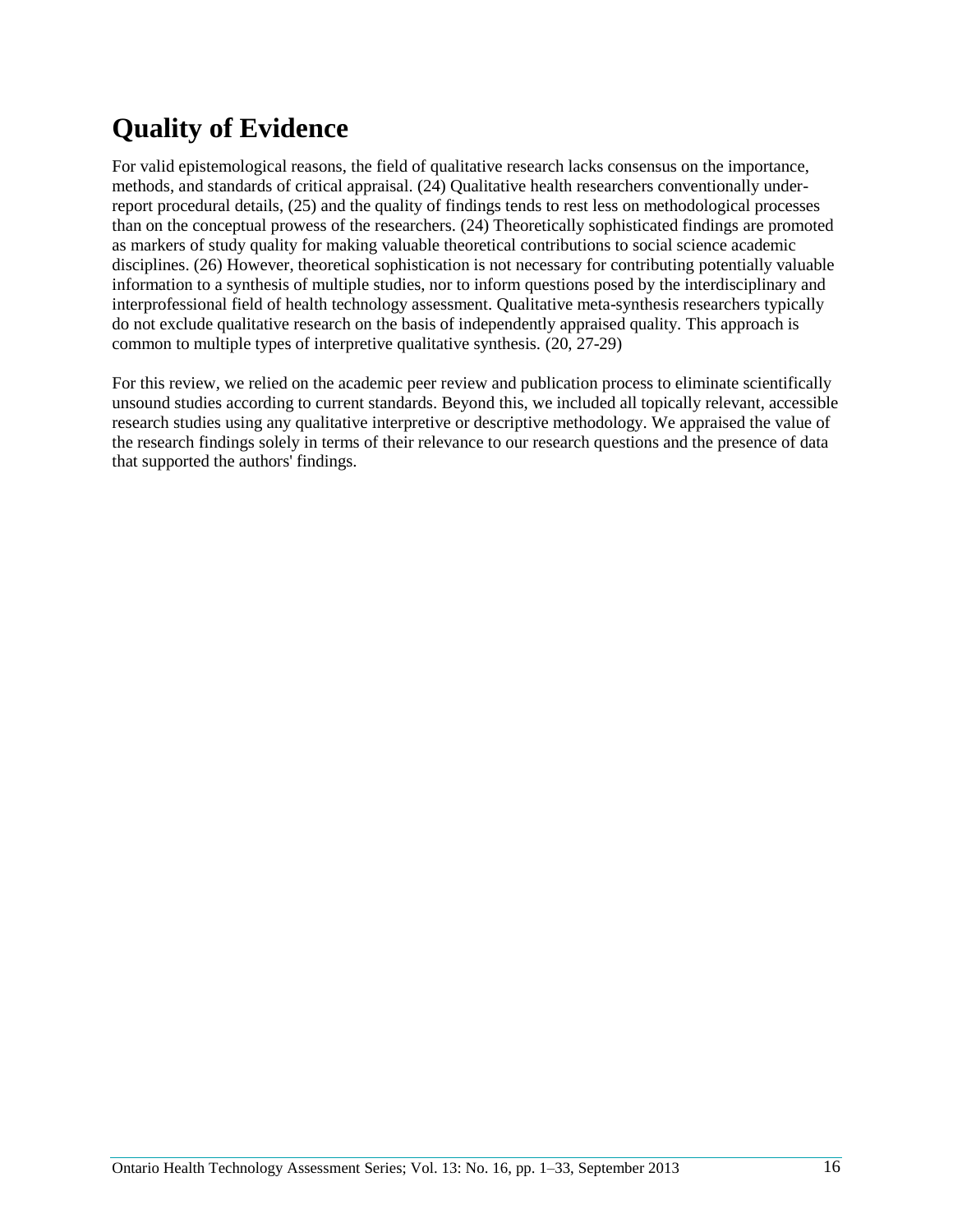## **Results of Systematic Review**

Applying the qualitative research filter to the HQO search strategy for all chronic disease topics yielded 49,676 citations published between January 1, 2002, and May 2, 2012 (including some duplicates). Articles were excluded based on information in the title and abstract. Two reviewers reviewed all titles and abstracts to refine the database to qualitative research relevant to any of the chronic diseases (N=1937). Figure 1 shows the breakdown of when and for what reason citations were excluded from the analysis.

From the database of relevant studies, titles and abstracts were searched for their relevance to depression or anxiety, including a keyword search for "anxi\*" and "depress\*". Twenty-four citations were retrieved. Based on full-text review, 9 were excluded because they did not relate to experiences of anxiety or depression. Five additional studies were identified from systematic reviews and reference lists of retrieved papers.

A total of twenty papers met the inclusion criteria for this analysis.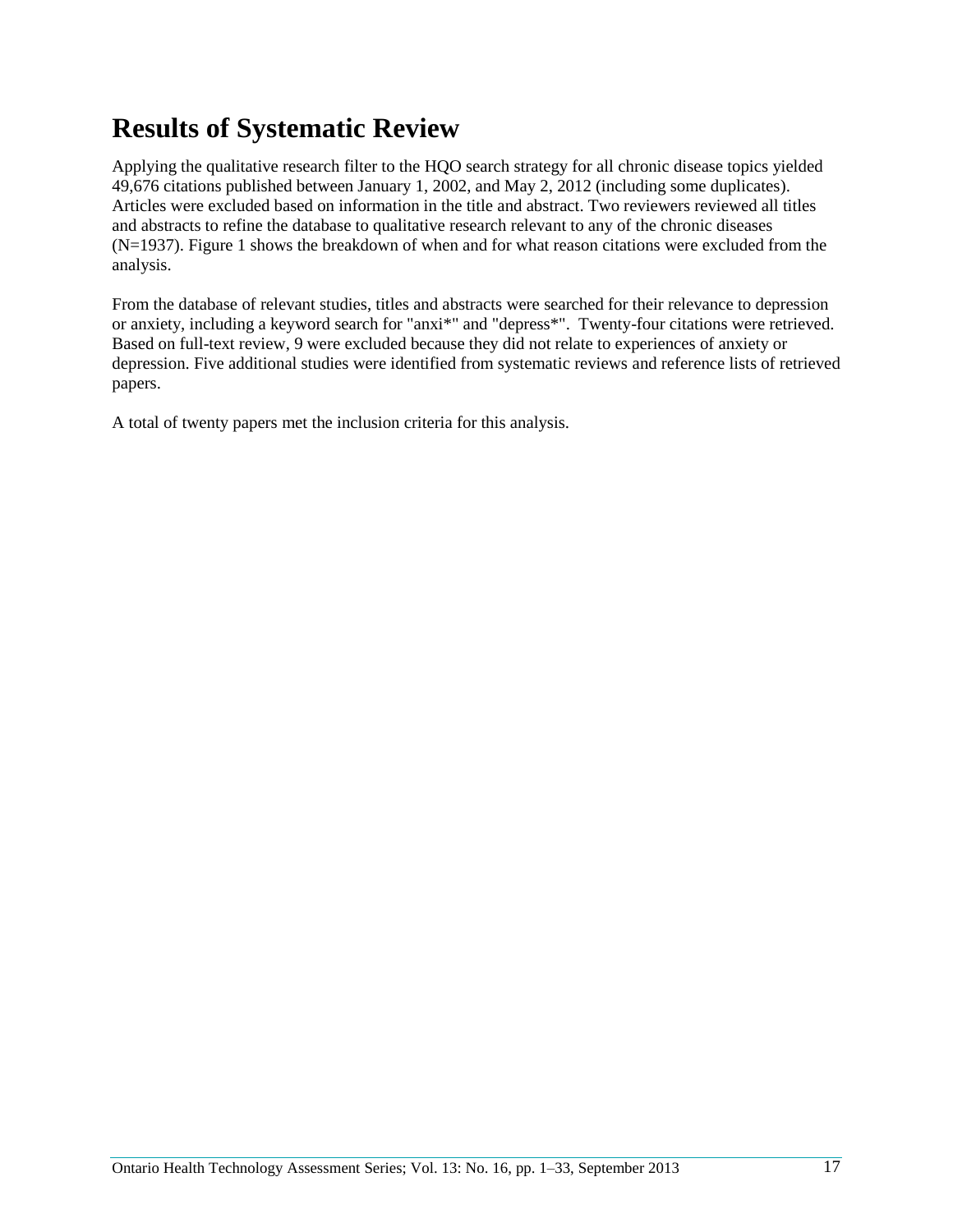

**Figure 1: Citation Flow Chart**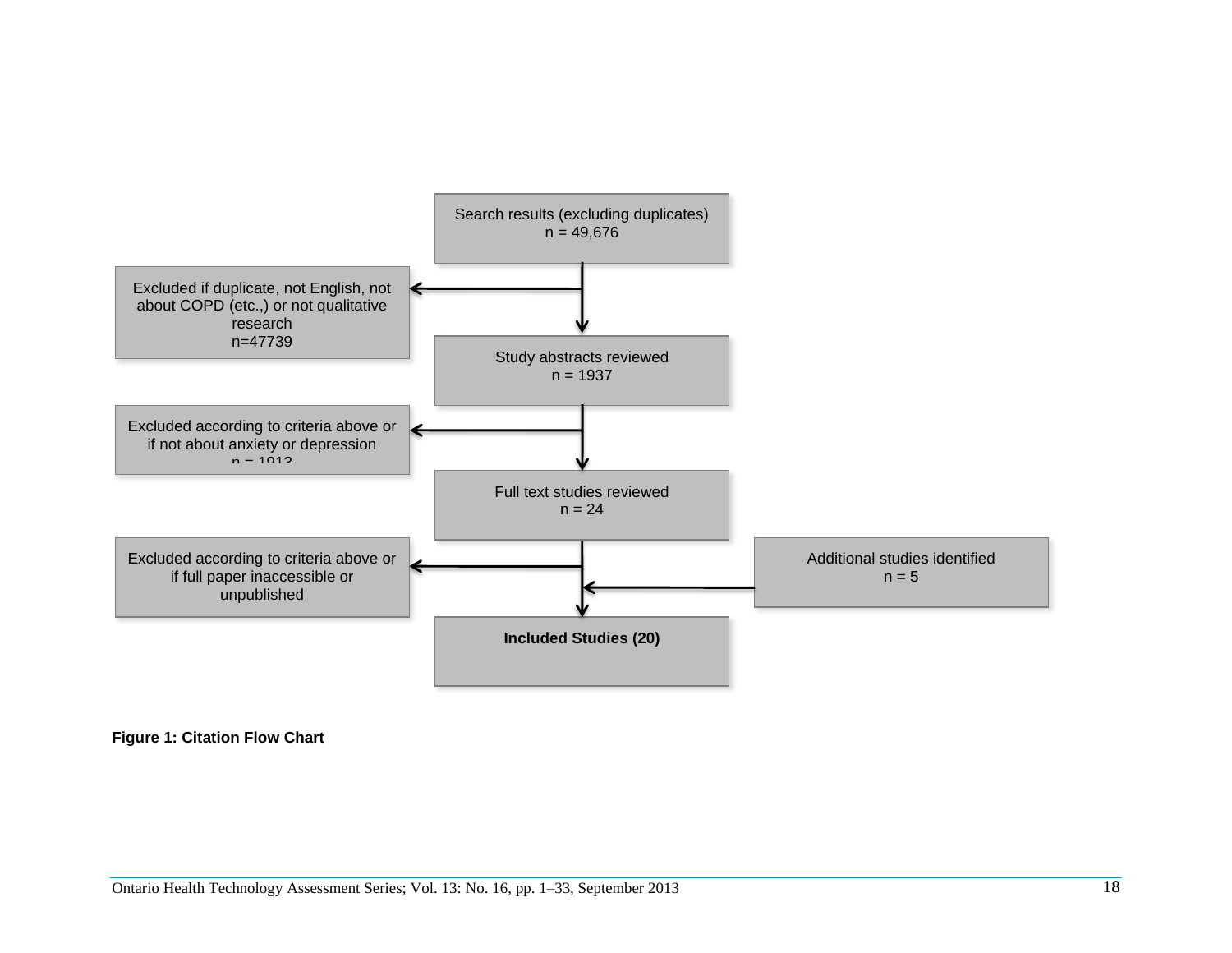| Table 1: Body of Evidence Examined According to Condition |  |  |  |  |  |
|-----------------------------------------------------------|--|--|--|--|--|
|-----------------------------------------------------------|--|--|--|--|--|

|                        | <b>Comorbid Disease</b> |                   |                               |
|------------------------|-------------------------|-------------------|-------------------------------|
| <b>Chronic Disease</b> | <b>Anxiety</b>          | <b>Depression</b> | <b>Anxiety and Depression</b> |
| <b>COPD</b>            | っ                       | 0                 |                               |
| <b>Diabetes</b>        | 0                       | 5                 |                               |
| <b>Heart Failure</b>   | 0                       | 3                 |                               |
| Stroke                 | 0                       | 3                 |                               |
| Various                | 0                       |                   |                               |

For each included study, the study design was identified and is summarized below in Table 2.

| <b>Study Design</b>                           | <b>Number of Eligible Studies</b> |
|-----------------------------------------------|-----------------------------------|
| <b>Qualitative Studies</b>                    |                                   |
| <b>Content Analysis</b>                       | 6                                 |
| Ethnography                                   | 1                                 |
| Grounded Theory/Constant Comparative Analysis | 6                                 |
| <b>Framework Analysis</b>                     | 1                                 |
| Other                                         | 3                                 |
| Qualitative (otherwise unspecified)           | 3                                 |
| <b>Total</b>                                  | 20                                |

For each included study, the study location was identified and is summarized below in Table 3.

### **Table 3: Body of Evidence Examined According to Study Context**

| <b>Study Context</b>      | <b>Number of Eligible Studies</b> |
|---------------------------|-----------------------------------|
| Australia and New Zealand | 3                                 |
| Europe                    | 8                                 |
| Canada (Ontario)          |                                   |
| <b>United States</b>      | 8                                 |
| <b>Total</b>              | 20                                |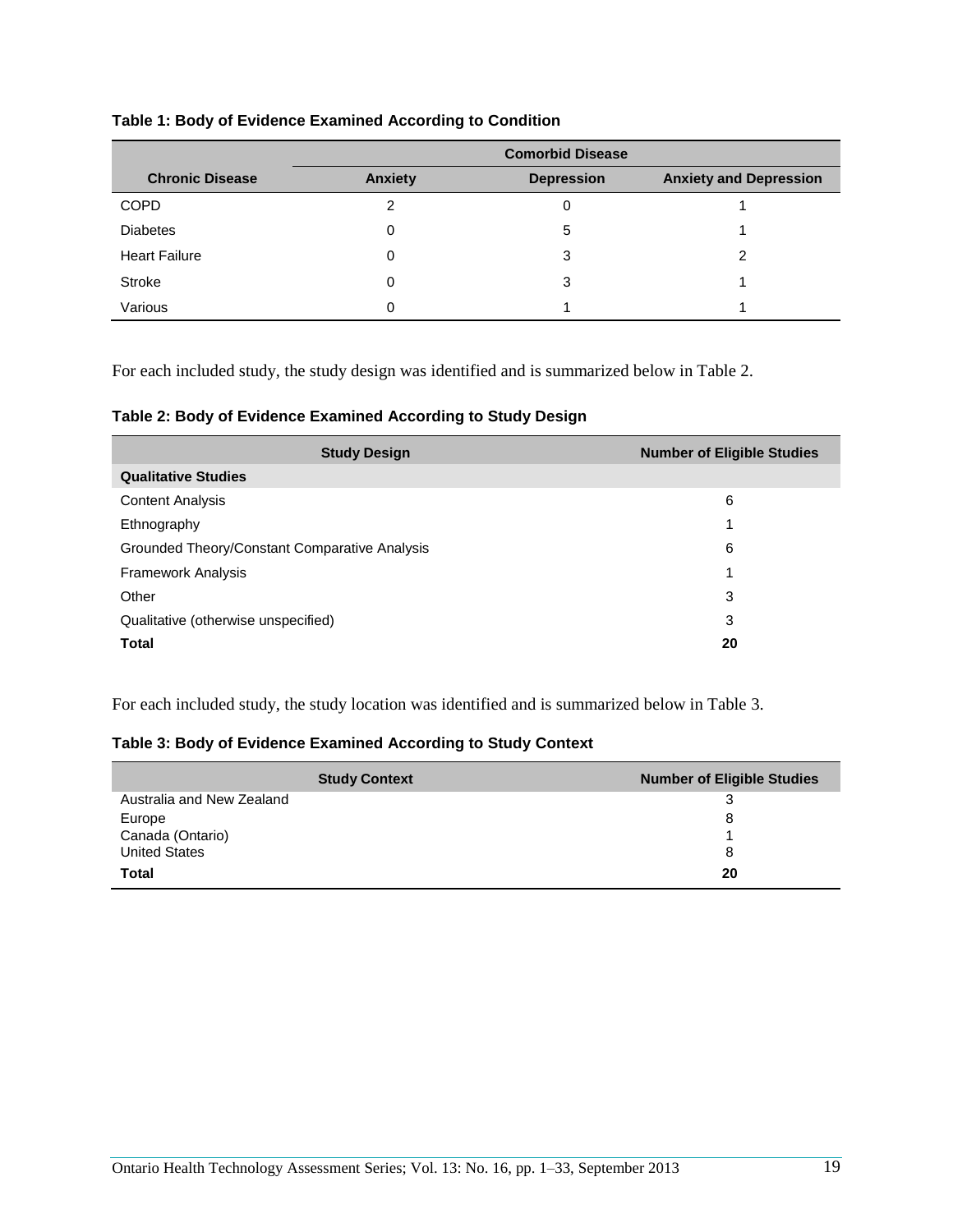### **Results**

A central theme that emerged from this body of research was the relationship between the chronic conditions and depression or anxiety (see Figure 2 for an illustration of perceived relationships between depression/anxiety and chronic disease). In the synthesized research, patients reported experiencing their chronic conditions and these mental health states in two main ways: 1) as two co-incidental problems, or 2) as independent conditions, with no relationship between the chronic disease and their depression or anxiety. Where patients did experience a relationship between their chronic condition and depression or anxiety, some believed they experienced a progression from chronic disease to depression or anxiety (Figure 2, pathway 1). Others described experiencing the reverse, with the depression or anxiety leading to the chronic disease (Figure 2, pathway 2). While most research reports identified one or two types of experiences (pathway 1 or 2), [\(30-36\)](#page-30-9) a minority of reports identified both types of experienced relationships, a cyclical relationship we describe as pathway 3 (Figure 2). [\(37-39\)](#page-31-0) As a whole, this body of qualitative research sheds light on the various patient experiences of the relationships between their physical and mental health, and the cyclical reasoning used to make sense of these. From this evidence, some potential barriers to screening for depression or anxiety can also be identified.



#### **Figure 2: Patient-Experienced Pathways Between Depression/Anxiety and Chronic Disease**

### **Patient-Experienced Pathway 1: Chronic Disease Leads to Depression or Anxiety**

The majority of papers found that patients tended to experience depression or anxiety as a consequence of being diagnosed with a chronic disease. [\(30-37,](#page-30-9) [39\)](#page-31-1) Multiple consequences of a chronic disease diagnosis can contribute to depression or anxiety: the loss of a sense of self, anxiety and uncertainty about the future, loss of relationships and social isolation, and feelings of guilt.

Loss of self pervades experiences of chronic disease. Many patients expressed sadness and distress at the changes to their lives as a result of the chronic disease. They felt "trapped in a different life" [\(31\)](#page-30-10) because the limitations of the disease, such as fatigue and a lack of energy, [\(31,](#page-30-10) [40-42\)](#page-31-2) kept them from pursuing their normal activities. Functional limitations also lead to feelings of frustration and sadness. [\(30\)](#page-30-9) Conversely, patients noted a reduction in symptoms of depression when they felt that they were able to participate in and contribute to daily life, and if they were able to regain certain functions (e.g., regain a driver's licence or return to work). [\(31\)](#page-30-10)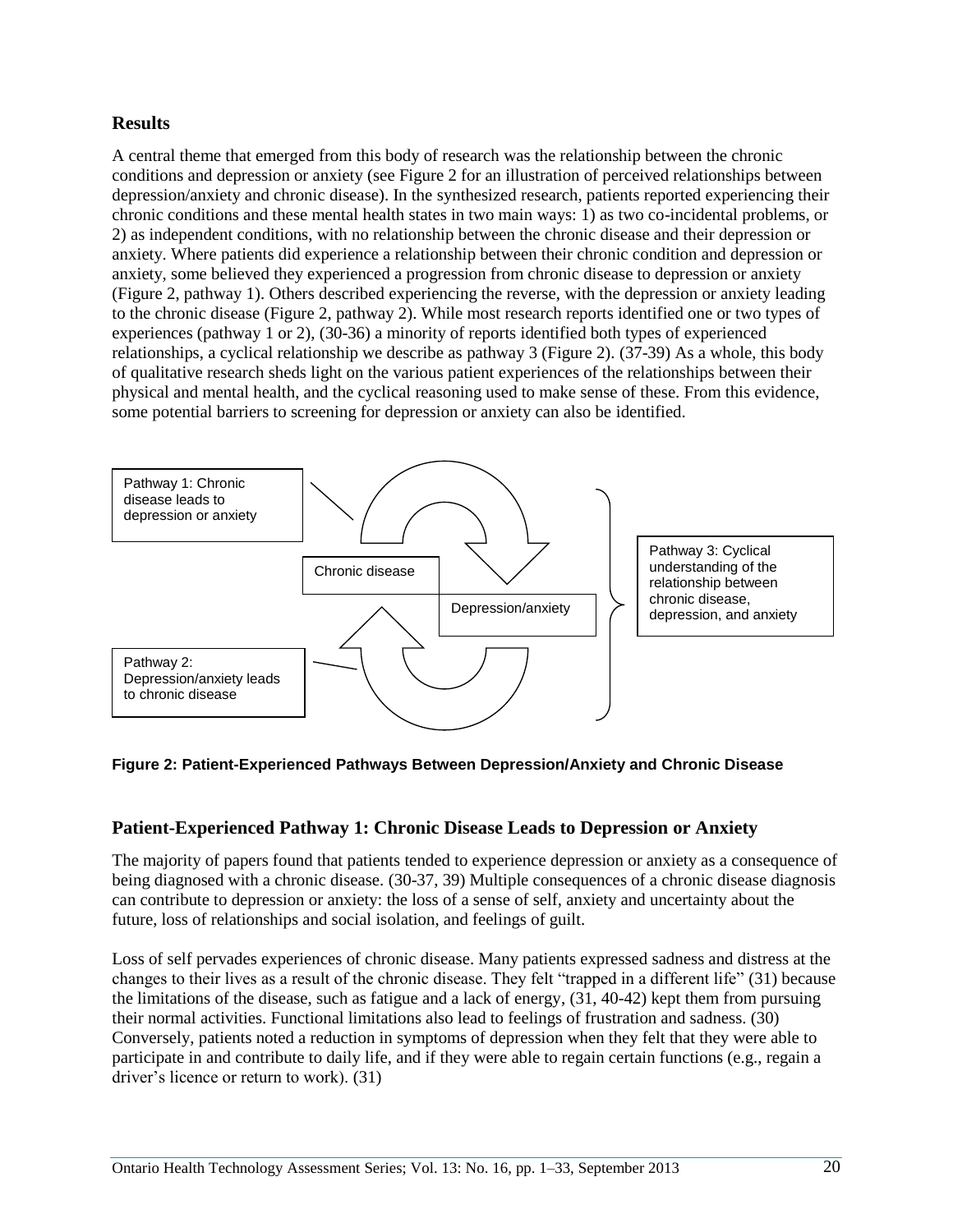Chronic disease can socially isolate people. The experience of chronic disease often resulted in reduced contact with friends and family and sometimes the loss of relationships. [\(30-32,](#page-30-9) [36\)](#page-31-3) Contact with friends might be limited because of friends' fears about the condition, [\(32\)](#page-31-4) the patients' lack of energy, [\(32,](#page-31-4) [33\)](#page-31-5) or a reluctance to engage with friends because days were uneventful and "there's nothing to talk about." [\(32\)](#page-31-4)

Some patients reported that they avoided social situations because of their chronic disease. With COPD, patients worried that exertion would lead to breathlessness, possibly triggering a panic attack. [\(37\)](#page-31-0) Stroke survivors reported uncertainty in social settings because of sensitivity to noise and feelings of confusion. [\(31\)](#page-30-10) Willgoss et al [\(37\)](#page-31-0) reported that symptoms of anxiety such as sweating and incontinence in COPD patients led to social isolation and that some patients were "effectively housebound."

Anxiety and uncertainty about the future often accompanies chronic disease. Patients described concern about the prognosis of their chronic disease and uncertainty about their future, often experienced as anxiety and depression. [\(33,](#page-31-5) [35,](#page-31-6) [37,](#page-31-0) [39\)](#page-31-1) Some patients reported relatively sudden episodes of panic, such as waking up at night and being unable to sleep because they were worrying about their chronic disease while others described a more subtle and constant feeling of uncertainty. [\(33,](#page-31-5) [35\)](#page-31-6) Patients attributed their uncertainty to the fact that their chronic disease was incurable [\(39\)](#page-31-1), that the course of the disease was unpredictable, [\(35\)](#page-31-6) and that they had fears about death. [\(33\)](#page-31-5)

Feelings of guilt concerning the chronic illness can heighten feelings of depression. Some patients reported feeling that they were to blame for the development of their chronic condition. [\(30\)](#page-30-9) Patients who had experienced a stroke described "paying the price" for a variety of factors such as drinking and stress. [\(30\)](#page-30-9) Patients also experienced guilt for not feeling grateful for being alive. [\(40\)](#page-31-2)

### **Patient-Experienced Pathway 2: Depression or Anxiety Lead to Chronic Disease**

While most qualitative studies find that patients interpret their chronic condition as contributing to depression or anxiety [\(30-37,](#page-30-9) [39\)](#page-31-1), fewer studies find patients expressed the belief that anxiety or depression led to their chronic disease. [\(33,](#page-31-5) [38,](#page-31-7) [39\)](#page-31-1) For example, patients may attribute their heart disease to depression having caused a "heavy heart," [\(39\)](#page-31-1) or heart attacks to high blood pressure triggered by "high emotions," [\(39\)](#page-31-1) or diabetes to high blood sugar caused by constant worry. [\(33\)](#page-31-5)

### **Patient-Experienced Pathway 3: Chronic Disease and Depression or Anxiety Each Worsen the Other**

Sometimes, the relationship between the depression or anxiety and the chronic disease could be described as cyclical. Most notably, patients with COPD described a breathlessness/anxiety/breathlessness cycle, where patients perceived breathlessness as a sign of an impending panic attack, while the panic in turn exacerbated the feeling of breathlessness. [\(37,](#page-31-0) [38\)](#page-31-7) Bogner et al [\(39\)](#page-31-1) highlighted the interconnectedness of depression and heart failure, with one patient suggesting that the only way to deal with heart problems was to seek treatment for depression. The relationships between social isolation and depression or anxiety can be perceived as cyclical because symptoms of the latter may prevent patients from engaging in social activities, which in turn leads to increased distress.

Ultimately, the majority of papers addressing anxiety or depression in patients with chronic disease focused on the causal pathway from chronic disease to anxiety or depression. [\(30-36\)](#page-30-9) Some addressed the opposite pathway, and others highlighted the recurring relationship between the two. [\(37-39\)](#page-31-0)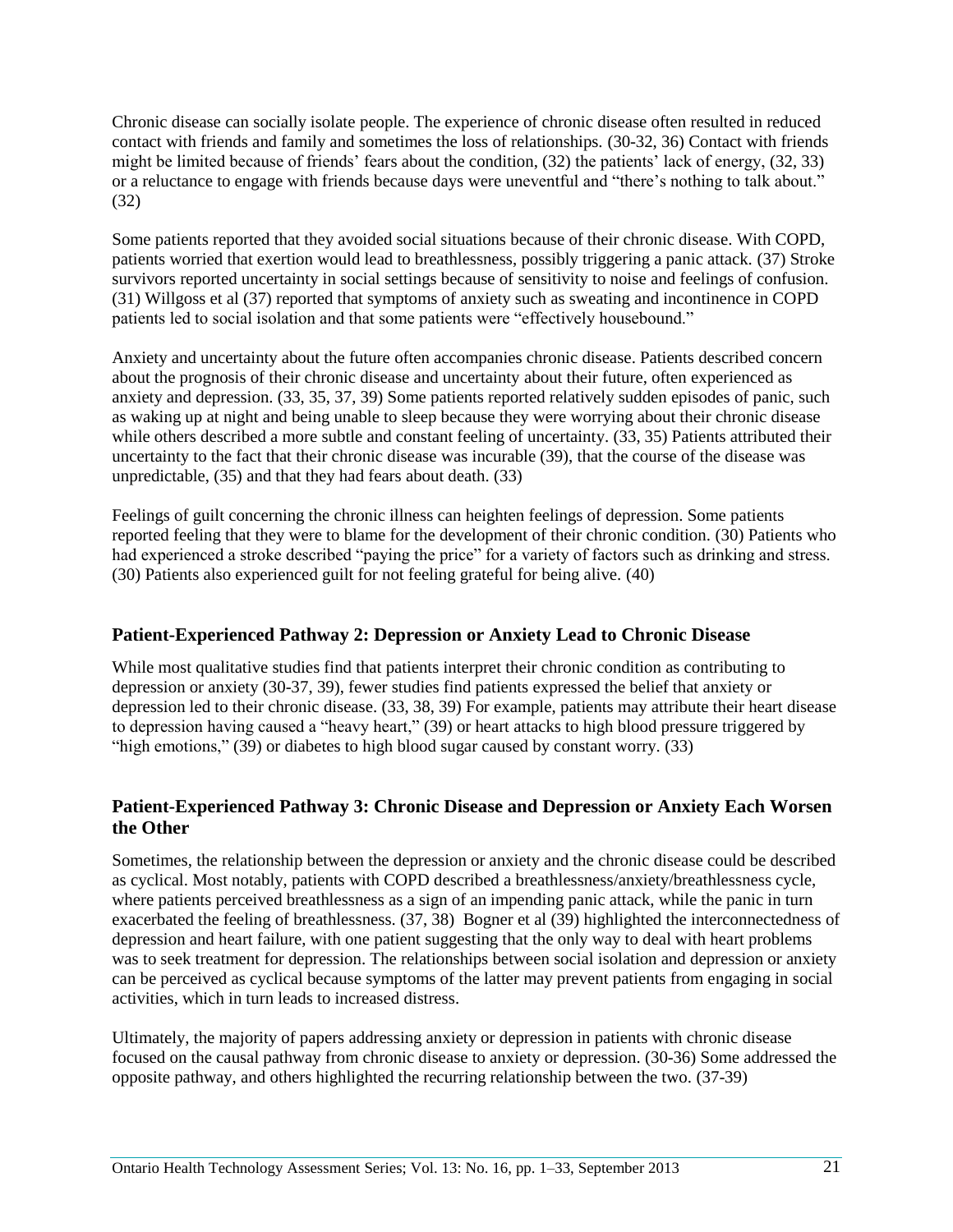### **Patient-Experienced (Non) Pathway 4: Chronic Disease and Depression or Anxiety are Independent**

Some studies found that patients experience chronic disease and anxiety or depression as coincidental. [\(33,](#page-31-5) [35,](#page-31-6) [43\)](#page-31-8) Depression might be pre-existing, with chronic disease simply adding to the patient's burden. [\(35\)](#page-31-6) Anxiety and depression sometimes arose because of unrelated issues such as financial difficulties, [\(43\)](#page-31-8) family problems, [\(35\)](#page-31-6) health issues unrelated to the chronic disease, [\(35\)](#page-31-6) or grief over the loss of a loved one. [\(33,](#page-31-5) [35\)](#page-31-6)

### **Barriers to Screening**

Because screening for anxiety and depression is a technology under assessment for the optimal management of patients with chronic disease, we also reviewed these qualitative studies for findings potentially relevant to the practice of screening. A few reports provided insight into barriers to screening for anxiety or depression in patients with chronic disease. [\(33,](#page-31-5) [34,](#page-31-9) [44\)](#page-31-10) A major barrier to identifying anxiety or depression is that there is often overlap between the physical symptoms of the chronic disease, such as fatigue in heart failure [\(35\)](#page-31-6) or heart palpitations in COPD. [\(37\)](#page-31-0) Common symptoms can make it difficult for both clinicians and patients to recognize anxiety or depression as a separate disease and not simply a manifestation of the chronic disease. [\(43\)](#page-31-8)

Some papers described a normalization of symptoms of anxiety or depression by both patients and clinicians. [\(33,](#page-31-5) [44\)](#page-31-10) Clinicians tend to highlight the common link between chronic disease and feelings of anxiety or depression, which in turn can make it difficult for the patient to recognize them as separate conditions and not just an "inevitable" and expected part of the chronic disease experience. [\(44\)](#page-31-10) In fact, some patients felt that a formal diagnosis of depression underplayed the experience of the chronic disease. [\(33\)](#page-31-5)

Finally, patients may be reluctant to acknowledge a formal diagnosis of anxiety or depression because of the stigma associated with mental illness. [\(33,](#page-31-5) [34,](#page-31-9) [44,](#page-31-10) [45\)](#page-31-11) One patient's concerns about taking antidepressant medication illustrates the reluctance to accept a mental health problem (versus a chronic disease): "I said that is being *loco*, taking medicines for depression. I'm not depressed... depression is a mental problem... I don't have that, I have diabetes. I have other problems, but not a mental problem." [\(34\)](#page-31-9) Clinicians also raised the issue of stigma, and reluctance to diagnose and label patients as a result. [\(44\)](#page-31-10)

### **Limitations**

We focused our review on papers that addressed diagnosis of comorbid anxiety or depression with chronic disease. It is possible that a wider array of issues might have been captured if we had focused on broader psychological responses to the chronic disease experience. However, given our OHTACrelated objective to highlight the implications of screening for anxiety or depression, the more narrow focus seemed most relevant for this report.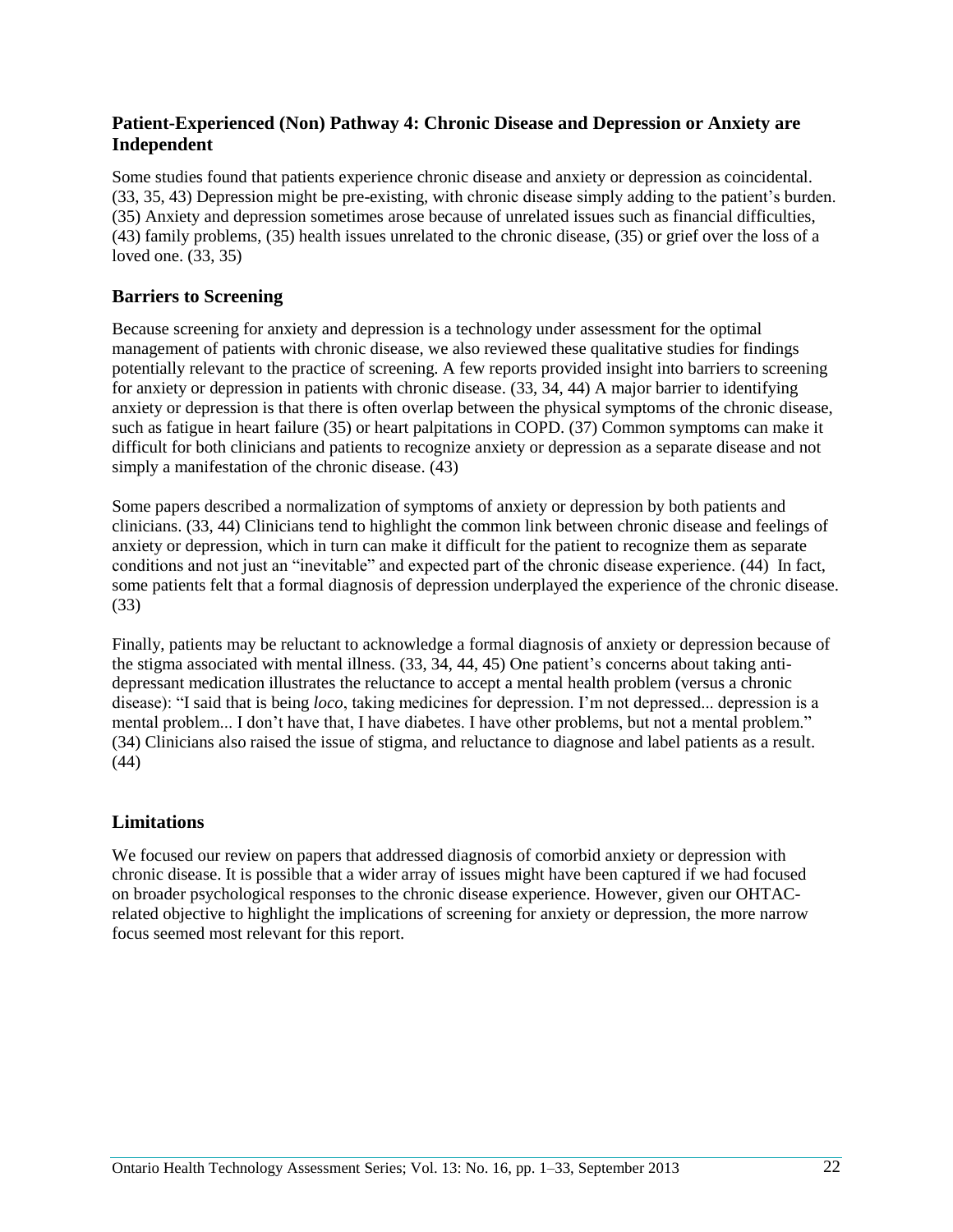# **Conclusions**

The relationship between the chronic conditions and depression or anxiety can be experienced as independent or inter-related (with either one causing the other). The majority of papers find that patients tend to experience depression or anxiety as a consequence of being diagnosed with a chronic disease, some studies highlight the experience from anxiety or depression to chronic disease, and others describe a cyclical relationship between the two. Some patients with chronic disease sense no relationship between their chronic disease and mental health conditions.

Patients may be reluctant to acknowledge depression or anxiety as a separate condition. Clinicians' tendency to highlight the link between chronic disease and depression or anxiety can lead to the normalization of these experiences and make it more difficult for patients to recognize anxiety or depression as separate conditions. The overlapping physical symptoms of chronic disease and depression or anxiety also make formal diagnosis difficult.

More qualitative research is needed to specifically address screening for depression or anxiety, and the effect of depression or anxiety (and their treatments) on the chronic disease and its outcomes.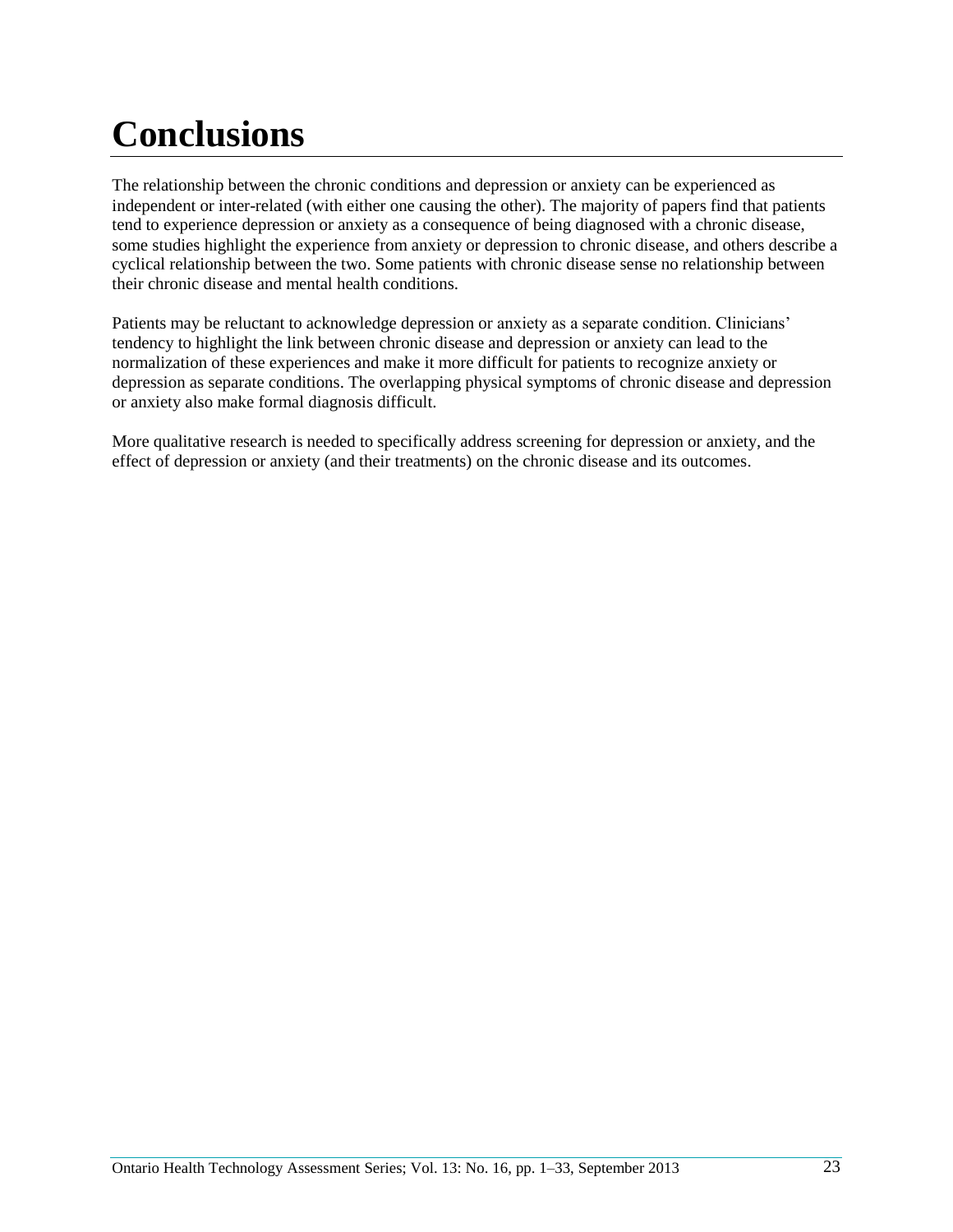# **Acknowledgements**

### **Editorial Staff**

Pierre Lachaine Amy Zierler, BA

### **Medical Information Services**

Kaitryn Campbell, BA(H), Bed, MLIS Kellee Kaulback, BA(H), MISt

#### **Expert Panel for Health Quality Ontario: Optimizing Chronic Disease Management in the Community (Outpatient) Setting**

| <b>Name</b>             | Title                                                        | Organization                                                                                                                               |
|-------------------------|--------------------------------------------------------------|--------------------------------------------------------------------------------------------------------------------------------------------|
| Shirlee Sharkey (chair) | President & CEO                                              | Saint Elizabeth Health Care                                                                                                                |
| Theresa Agnew           | <b>Executive Director</b>                                    | Nurse Practitioners' Association of Ontario                                                                                                |
| Onil Bhattacharrya      | <b>Clinician Scientist</b>                                   | Li Ka Shing Knowledge Institute, St. Michael's Hospital,<br>University of Toronto                                                          |
| Arlene Bierman          | Ontario Women's Health<br>Council Chair in Women's<br>Health | Department of Medicine, Keenan Research Centre in the Li<br>Ka Shing Knowledge Institute, St. Michael's Hospital,<br>University of Toronto |
| Susan Bronskill         | Scientist                                                    | <b>Institute for Clinical Evaluative Sciences</b>                                                                                          |
| <b>Catherine Demers</b> | Associate Professor                                          | Division of Cardiology, Department of Medicine, McMaster<br>University                                                                     |
| Alba Dicenso            | Professor                                                    | School of Nursing, McMaster University                                                                                                     |
| Mita Giacomini          | Professor                                                    | Centre of Health Economics & Policy Analysis, Department<br>of Clinical Epidemiology & Biostatistics                                       |
| Ron Goeree              | <b>Director</b>                                              | Programs for Assessment of Technology in Health (PATH)<br>Research Institute, St. Joseph's Healthcare Hamilton                             |
| <b>Nick Kates</b>       | Senior Medical Advisor                                       | Health Quality Ontario - QI<br><b>McMaster University</b><br>Hamilton Family Health Team                                                   |
| Murray Krahn            | <b>Director</b>                                              | Toronto Health Economics and Technology Assessment<br>(THETA) Collaborative, University of Toronto                                         |
| Wendy Levinson          | Sir John and Lady Eaton<br><b>Professor and Chair</b>        | Department of Medicine, University of Toronto                                                                                              |
| Raymond Pong            | Senior Research Fellow<br>and Professor                      | Centre for Rural and Northern Health Research and<br>Northern Ontario School of Medicine, Laurentian University                            |
| <b>Michael Schull</b>   | Deputy CEO & Senior<br>Scientist                             | Institute for Clinical Evaluative Sciences                                                                                                 |
| <b>Moira Stewart</b>    | <b>Director</b>                                              | Centre for Studies in Family Medicine, University of<br><b>Western Ontario</b>                                                             |
| <b>Walter Wodchis</b>   | Associate Professor                                          | Institute of Health Management Policy and Evaluation,<br>University of Toronto                                                             |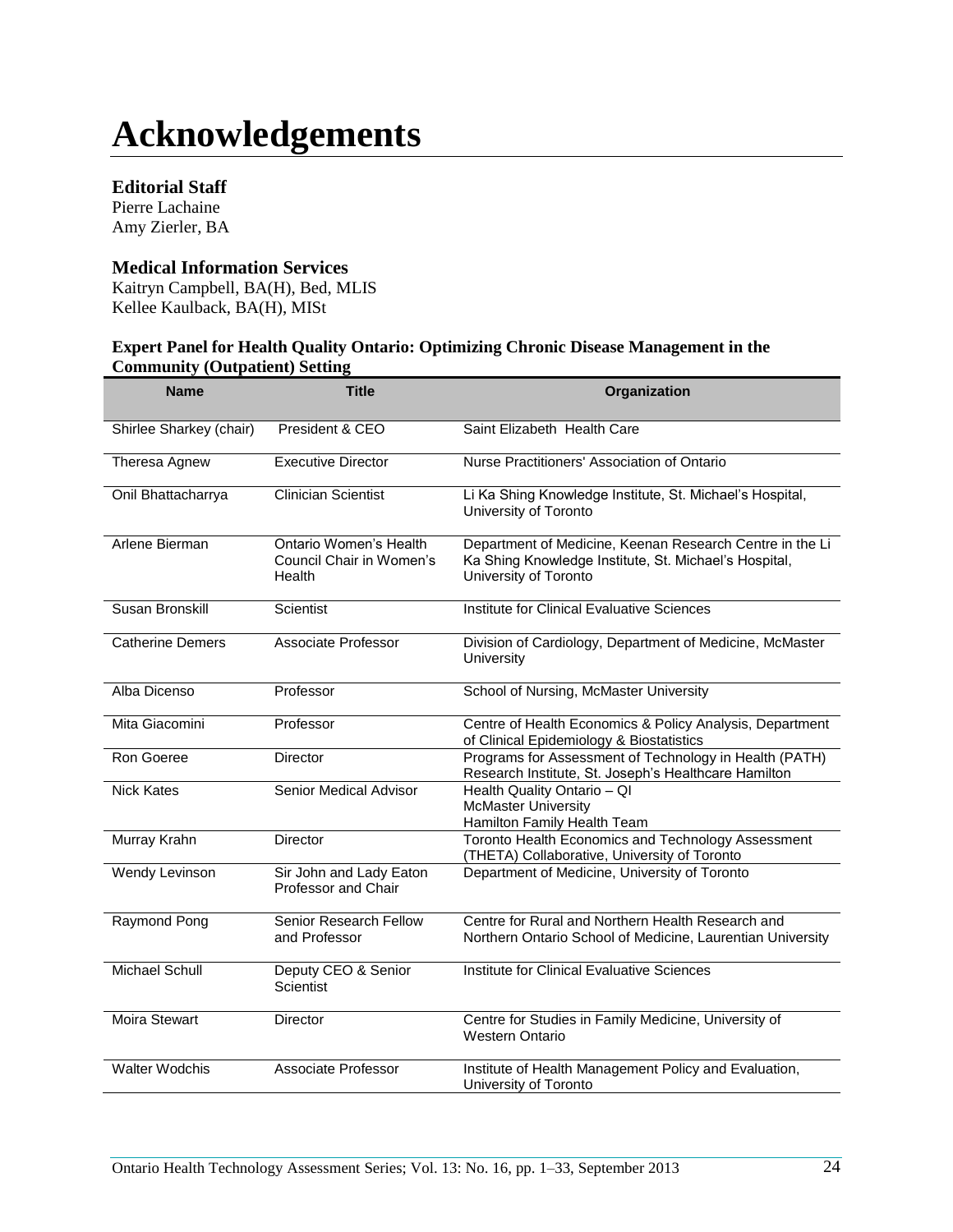# **Appendices**

## **Appendix 1: Literature Search Strategies**

### Mega Filter: OVID MEDLINE

- 1. Interviews+
- 2. (theme\$ or thematic).mp.
- 3. qualitative.af.
- 4. Nursing Methodology Research/
- 5. questionnaire\$.mp.
- 6. ethnological research.mp.
- 7. ethnograph\$.mp.
- 8. ethnonursing.af.
- 9. phenomenol\$.af.
- 10. (grounded adj (theor\$ or study or studies or research or analys?s)).af.
- 11. (life stor\$ or women\* stor\$).mp.
- 12. (emic or etic or hermeneutic\$ or heuristic\$ or semiotic\$).af. or (data adj1 saturat\$).tw. or participant observ\$.tw.
- 13. (social construct\$ or (postmodern\$ or post- structural\$) or (post structural\$ or poststructural\$) or post modern\$ or post-modern\$ or feminis\$ or interpret\$).mp.
- 14. (action research or cooperative inquir\$ or co operative inquir\$ or co- operative inquir\$).mp.
- 15. (humanistic or existential or experiential or paradigm\$).mp.
- 16. (field adj (study or studies or research)).tw.
- 17. human science.tw.
- 18. biographical method.tw.
- 19. theoretical sampl\$.af.
- 20. ((purpos\$ adj4 sampl\$) or (focus adj group\$)).af.
- 21. (account or accounts or unstructured or open-ended or open ended or text\$ or narrative\$).mp.
- 22. (life world or life-world or conversation analys?s or personal experience\$ or theoretical saturation).mp
- 23. (lived or life adj experience\$.mp
- 24. cluster sampl\$.mp.
- 25. observational method\$.af.
- 26. content analysis.af.
- 27. (constant adj (comparative or comparison)).af.
- 28. ((discourse\$ or discurs\$) adj3 analys?s).tw.
- 29. narrative analys?s.af.
- 30. heidegger\$.tw.
- 31. colaizzi\$.tw.
- 32. spiegelberg\$.tw.
- 33. (van adj manen\$).tw.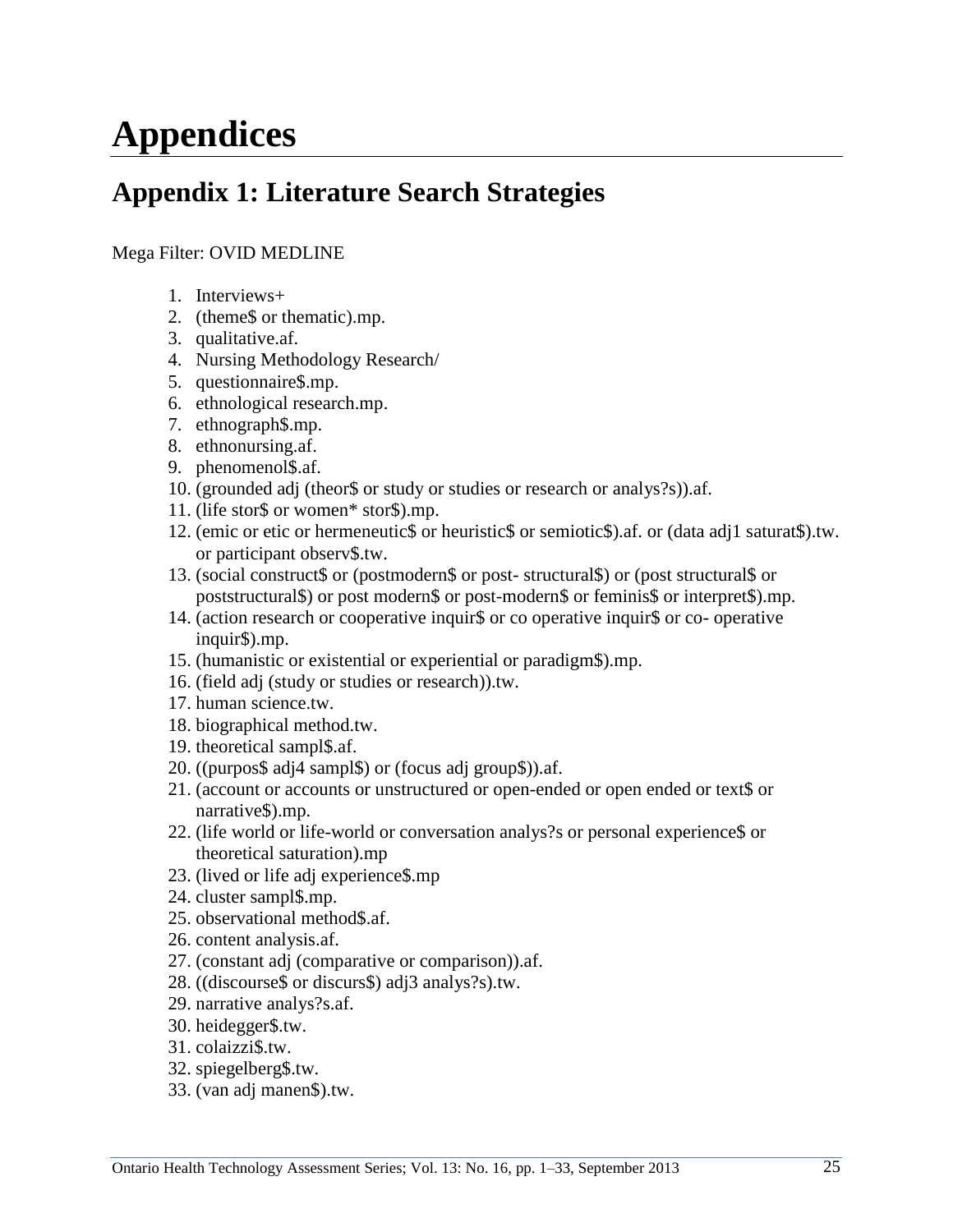- 34. (van adj kaam\$).tw. 35. (merleau adj ponty\$).tw 36. .husserl\$.tw 37. foucault\$.tw. 38. (corbin\$ adj2 strauss\$).tw
- 39. glaser\$.tw.

NOT

- 40.  $p = \text{.ti}, ab$ .
- 41.  $p$   $lt$ .ti, ab.
- 42. p>.ti,ab.
- 43.  $p = \text{.ti}, ab$ .
- 44. p<.ti,ab.
- 45. p>.ti,ab.
- 46. p-value.ti,ab.
- 47. retrospective.ti,ab.
- 48. regression.ti,ab.
- 49. statistical.ti,ab.

Mega Filter: EBSCO Cumulative Index to Nursing & Allied Health Literature (CINAHL)

- 1. Interviews+
- 2. MH audiorecording
- 3. MH Grounded theory
- 4. MH Qualitative Studies
- 5. MH Research, Nursing
- 6. MH Questionnaires+
- 7. MH Focus Groups (12639)
- 8. MH Discourse Analysis (1176)
- 9. MH Content Analysis (11245)
- 10. MH Ethnographic Research (2958)
- 11. MH Ethnological Research (1901)
- 12. MH Ethnonursing Research (123)
- 13. MH Constant Comparative Method (3633)
- 14. MH Qualitative Validity+ (850)
- 15. MH Purposive Sample (10730)
- 16. MH Observational Methods+ (10164)
- 17. MH Field Studies (1151)
- 18. MH theoretical sample (861)
- 19. MH Phenomenology (1561)
- 20. MH Phenomenological Research (5751)
- 21. MH Life Experiences+ (8637)
- 22. MH Cluster Sample+ (1418)
- 23. Ethnonursing (179)
- 24. ethnograph\* (4630)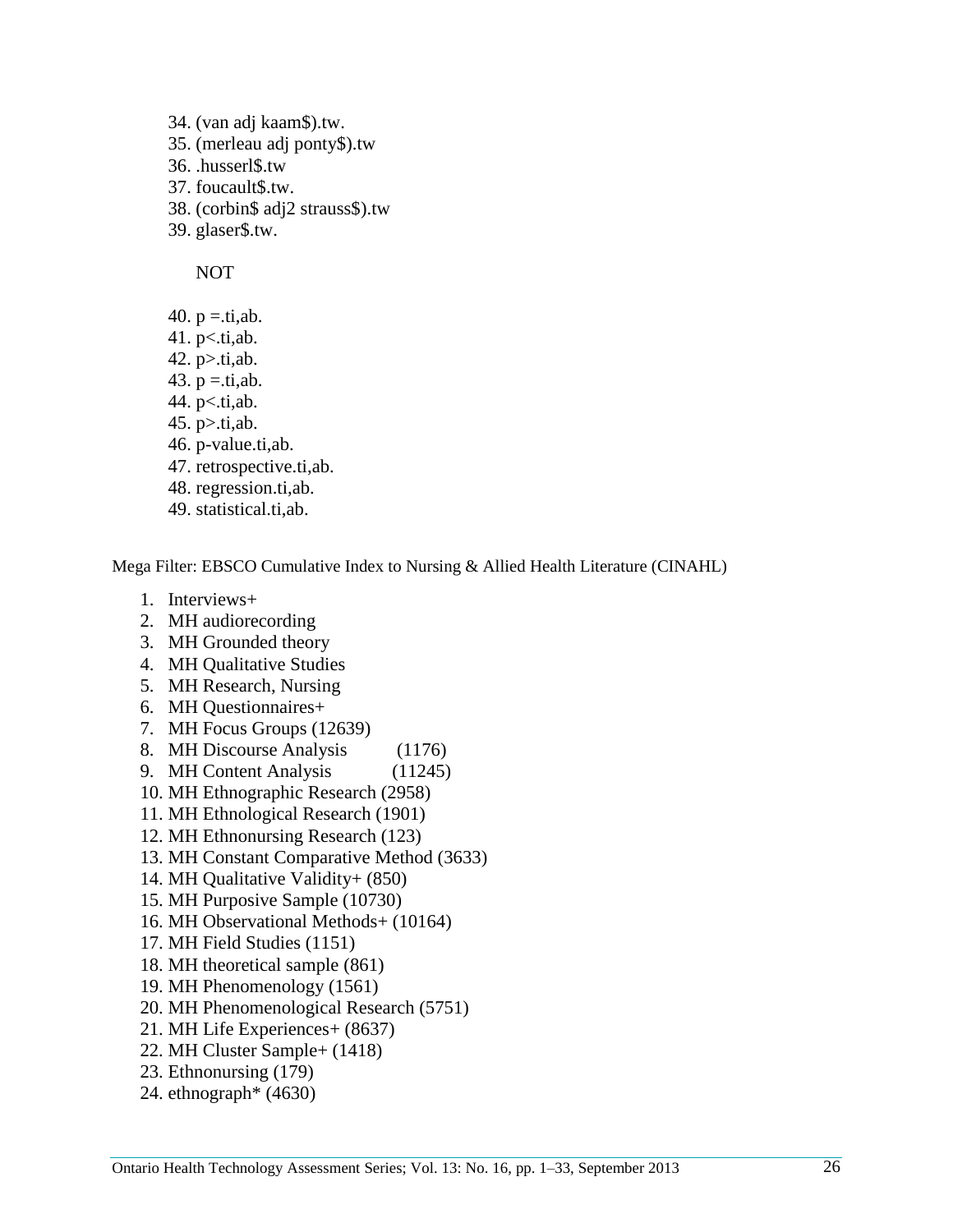- 25. phenomenol\* (8164)
- 26. grounded N1 theor\* (6532)
- 27. grounded N1 study (601)
- 28. grounded N1 studies (22)
- 29. grounded N1 research (117)
- 30. grounded N1 analys?s (131)
- 31. life stor\* (349)
- 32. women's stor\* (90)
- 33. emic or etic or hermeneutic\$ or heuristic\$ or semiotic\$ (2305)
- 34. data N1 saturat\* (96)
- 35. participant observ\* (3417)
- 36. social construct\* or postmodern\* or post-structural\* or post structural\* or poststructural\* or post modern\* or post-modern\* or feminis\* or interpret\* (25187)
- 37. action research or cooperative inquir\* or co operative inquir\* or co-operative inquir\* (2381)
- 38. humanistic or existential or experiential or paradigm\* (11017)
- 39. field N1 stud\* (1269)
- 40. field N1 research (306)
- 41. human science (132)
- 42. biographical method (4)
- 43. theoretical sampl\* (983)
- 44. purpos\* N4 sampl\* (11299)
- 45. focus N1 group\* (13775)
- 46. account or accounts or unstructured or open-ended or open ended or text\* or narrative\* (37137)
- 47. life world or life-world or conversation analys?s or personal experience\* or theoretical saturation (2042)
- 48. lived experience\* (2170)
- 49. life experience\* (6236)
- 50. cluster sampl\* (1411)
- 51. theme\* or thematic (25504)
- 52. observational method\* (6607)
- 53. questionnaire\* (126686)
- 54. content analysis (12252)
- 55. discourse\* N3 analys?s (1341)
- 56. discurs\* N3 analys?s (35)
- 57. constant N1 comparative (3904)
- 58. constant N1 comparison (366)
- 59. narrative analys?s (312)
- 60. Heidegger\* (387)
- 61. Colaizzi\* (387)
- 62. Spiegelberg\* (0)
- 63. van N1 manen\* (261)
- 64. van N1 kaam\* (34)
- 65. merleau N1 ponty\* (78)
- 66. husserl\* (106)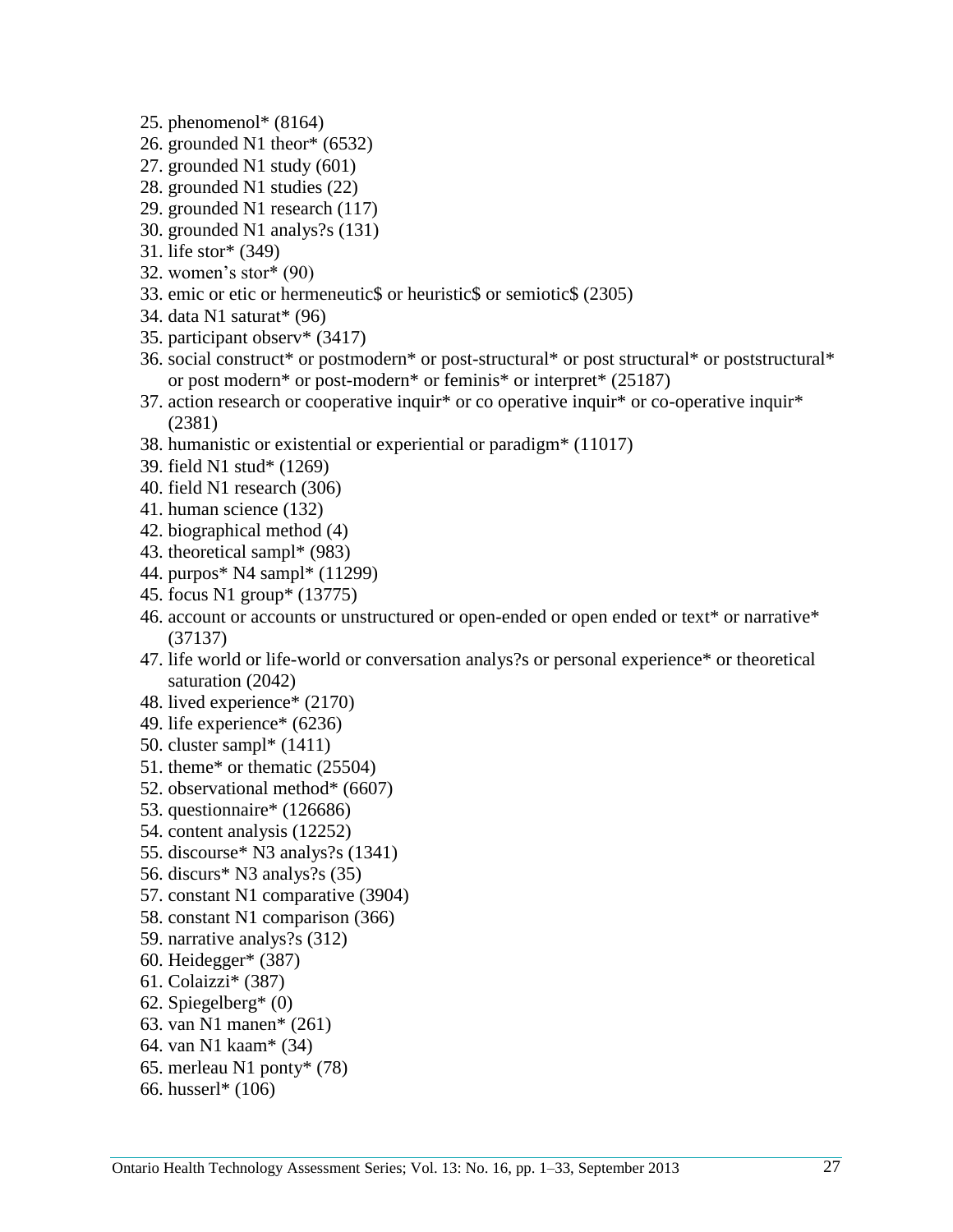67. Foucault\* (253) 68. Corbin\* N2 strauss\* (50) 69. strauss\* N2 corbin\* (88) 70. glaser\* (302)

NOT

- 71. TI statistical OR AB statistical
- 72. TI regression OR AB regression
- 73. TI retrospective OR AB retrospective
- 74. TI p-value OR AB p-value
- 75. TI p< OR AB p<
- 76. TI p< OR AB p<
- 77. TI  $p=$  OR AB  $p=$

Mega Filter: ISI Web of Science, Social Science Citation Index

- 1. TS=interview\*
- 2. TS=(theme\*)
- 3. TS=(thematic analysis)
- 4. TS=qualitative
- 5. TS=nursing research methodology
- 6. TS=questionnaire
- 7. TS=(ethnograph\*)
- 8. TS= (ethnonursing)
- 9. TS=(ethnological research)
- 10. TS=(phenomenol\*)
- 11. TS=(grounded theor\*) OR TS=(grounded stud\*) OR TS=(grounded research) OR TS=(grounded analys?s)
- 12. TS=(life stor\*) OR TS=(women's stor\*)
- 13. TS=(emic) OR TS=(etic) OR TS=(hermeneutic) OR TS=(heuristic) OR TS=(semiotic) OR  $TS = (data saturat*)$  OR  $TS = (participant observer*)$
- 14. TS=(social construct\*) OR TS=(postmodern\*) OR TS=(post structural\*) OR TS=(feminis\*) OR TS=(interpret\*)
- 15. TS=(action research) OR TS=(co-operative inquir\*)
- 16. TS=(humanistic) OR TS=(existential) OR TS=(experiential) OR TS=(paradigm\*)
- 17. TS=(field stud\*) OR TS=(field research)
- 18. TS=(human science)
- 19. TS=(biographical method\*)
- 20. TS=(theoretical sampl\*)
- 21. TS=(purposive sampl\*)
- 22. TS=(open-ended account\*) OR TS=(unstructured account) OR TS=(narrative\*) OR TS=(text\*)
- 23. TS=(life world) OR TS=(conversation analys?s) OR TS=(theoretical saturation)
- 24. TS=(lived experience\*) OR TS=(life experience\*)
- 25. TS=(cluster sampl\*)
- 26. TS=observational method\*
- 27. TS=(content analysis)
- 28. TS=(constant comparative)
- 29. TS=(discourse analys?s) or TS =(discurs\* analys?s)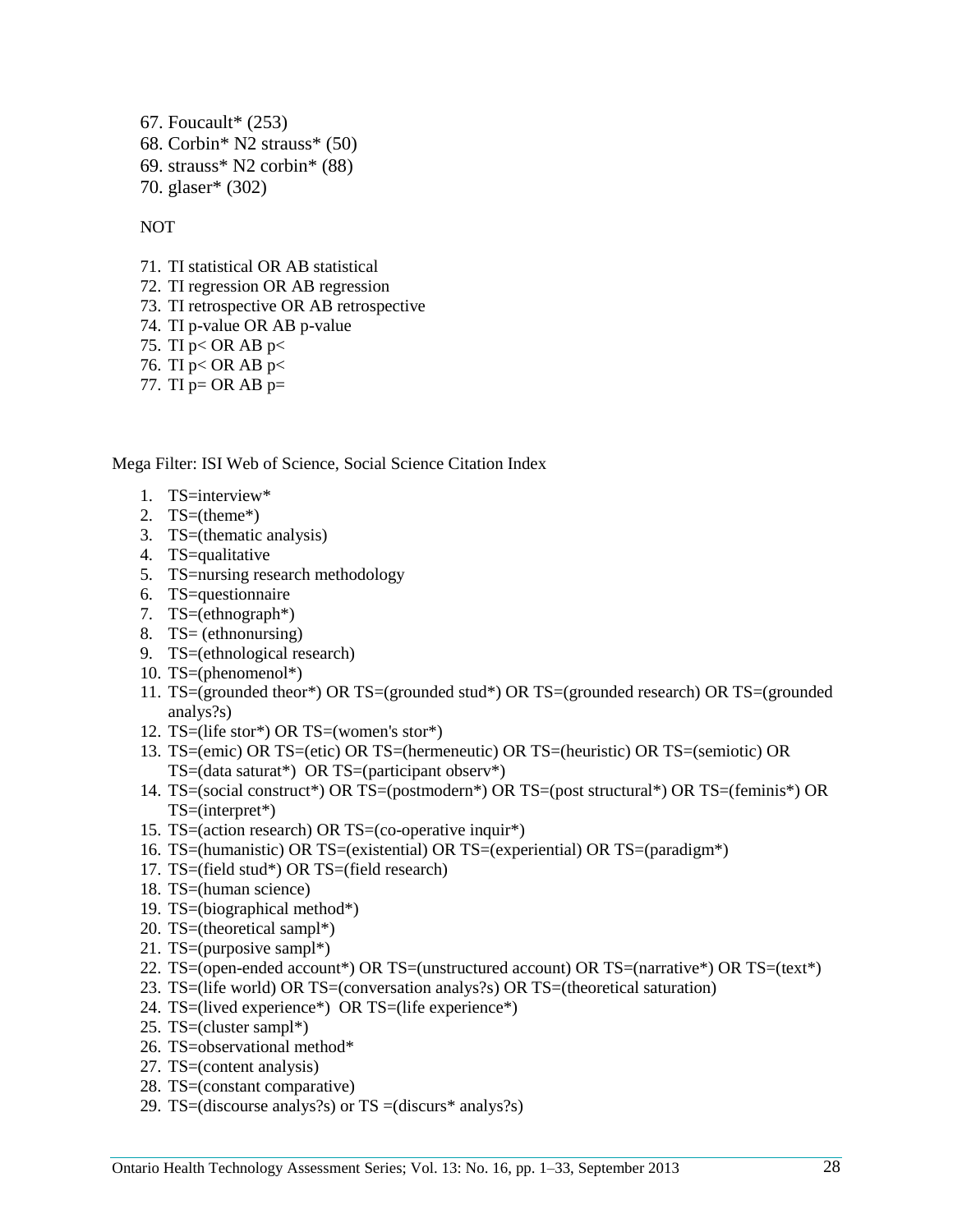- 30. TS=(narrative analys?s)
- 31. TS=(heidegger\*)
- 32. TS=(colaizzi\*)
- 33. TS=(spiegelberg\*)
- 34. TS= $\overrightarrow{van}$  manen\*)
- 35. TS=(van kaam\*)
- 36. TS=(merleau ponty\*)
- 37. TS= $(husserl*)$
- 38. TS=(foucault\*)
- 39. TS=(corbin\*)
- 40. TS=(strauss\*)
- 41. TS=(glaser\*)

NOT

- 42. TS=(p-value)
- 43. TS=(retrospective)
- 44. TS=(regression)
- 45. TS=(statistical)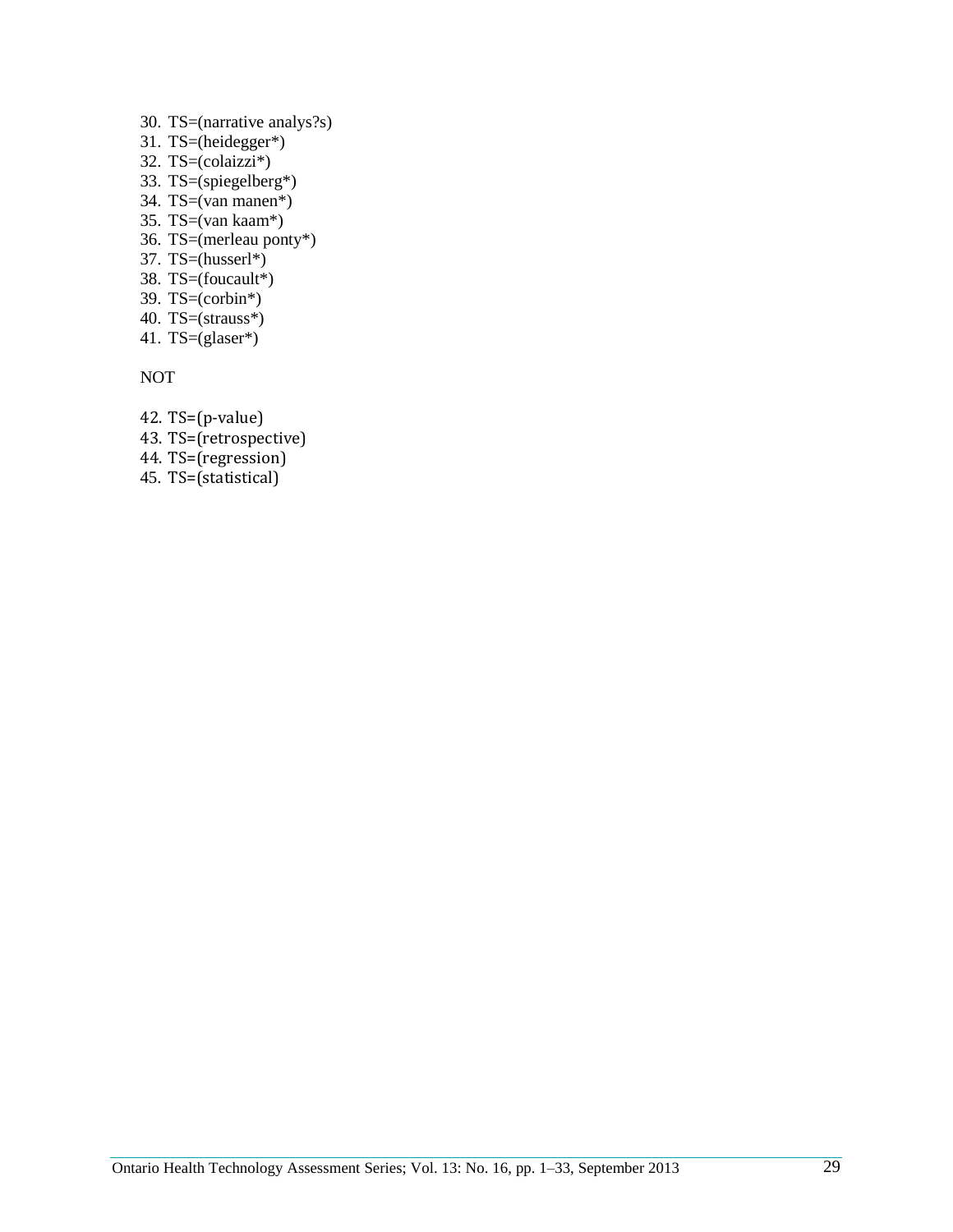# **References**

*.*

- <span id="page-29-0"></span>(1) World Health Organization. The World Health Report 2001. Mental heath: new understanding, new hope. Geneva: WHO Publications; 2001. 178 p.
- <span id="page-29-1"></span>(2) Michaud CM, Murray CJ, Bloom B. Burden of disease–Implications for future research. JAMA. 2001;285(5):535-9.
- <span id="page-29-2"></span>(3) Pignone MP, Gaynes BN, Rushton JL, Burchell CM, Orleans CT, Mulrow CD, et al. Screening for depression in adults: A summary of the evidence for the U.S. Preventive Services Task Force. Ann Intern Med. 2002;136(10):765-76.
- <span id="page-29-3"></span>(4) American Psychiatric Association. Diagnostic and statistical manual of mental disorders-4th edition. Washington, DC: American Psychiatric Pub; 1994. 943 p.
- <span id="page-29-4"></span>(5) Moser DK. "The rust of life": impact of anxiety on cardiac patients. Am J Crit Care. 2007;16(4):361-9.
- <span id="page-29-5"></span>(6) Moser DK, Riegel B, McKinley S, Doering LV, An K, Sheahan S. Impact of anxiety and perceived control on in-hospital complications after acute myocardial infarction. Psychosom Med. 2007;69(1):10-6.
- <span id="page-29-6"></span>(7) Beaudet MP. Depression. Health Rep. 1996;7(4):11-25.
- <span id="page-29-7"></span>(8) Kessler RC, McGonagle KA, Zhao S, Nelson CB, Hughes M, et al. Lifetime and 12-month prevalence of DSM-III-R psychiatric disorders in the United States. Results from the National Comorbidity Survey. Arch Gen Psychiatry. 1994;51(1):8-19.
- <span id="page-29-8"></span>(9) Patten SB. Long-term medical conditions and major depression in a Canadian population study at waves 1 and 2. J Affect Disord. 2001;28(4):148-54.
- <span id="page-29-9"></span>(10) Gadalla T. Association of comorbid mood disorders and chronic illness with disability and quality of life in Ontario, Canada. Chronic Dis Can. 2008;28(4):148-54.
- <span id="page-29-10"></span>(11) Black WC, Welch HG. Screening for disease. AJR Am J Roentgenol. 1997;168(1):3-11.
- <span id="page-29-11"></span>(12) Thibault JM, Steiner RW. Efficient identification of adults with depression and dementia. Am Fam Physician. 2004;70(6):1101-10.
- <span id="page-29-12"></span>(13) Davis JM, Gershtein CM. Screening for depression in patients with chronic illness: Why and how? Disease Management and Health Outcomes. 2003;11(6):375-8.
- <span id="page-29-13"></span>(14) Wilczynski NL, Marks S, Haynes RB. Search strategies for identifying qualitative studies in CINAHL. Qual Health Res. 2007;17:705-10.
- (15) Shaw RL, Booth A, Sutton AJ, Miller T, Smith JA, Young B, et al. Finding qualitative research: an evaluation of search strategies. BMC Med Res Methodol. 2004;4:5.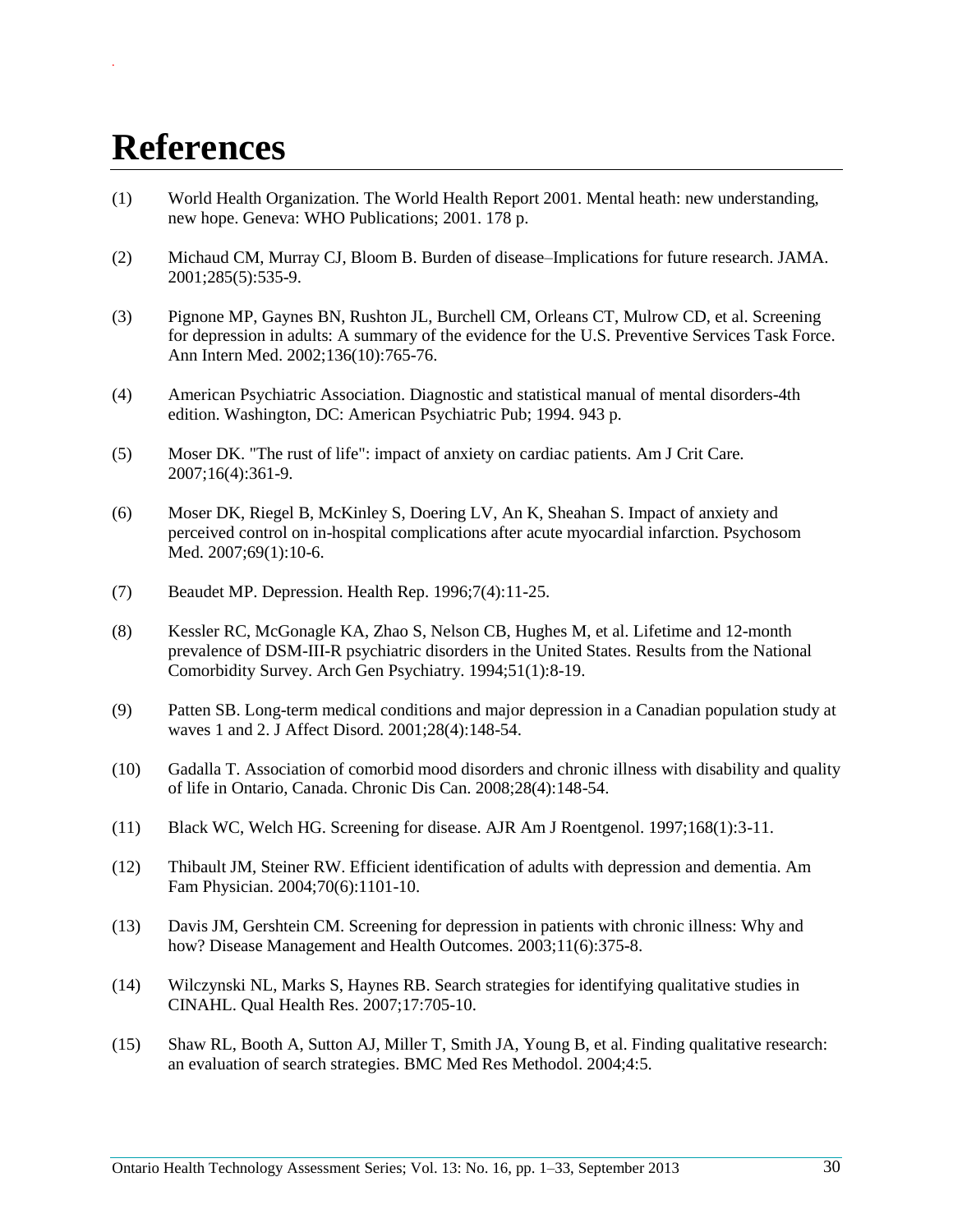- (16) Wong S, Wilczynski NL, Haynes RB. Developing optimal search strategies for detecting clinically relevant qualitative studies in MEDLINE. Stud Health Technol Inform. 2004;107(Pt 1):311-6.
- <span id="page-30-0"></span>(17) Sandelowski M, Barroso J. Creating metasummaries of qualitative findings. Nurs Res. 2003;52(4):226-33.
- (18) Sandelowski M, Barroso J. Toward a metasynthesis of qualitative findings on motherhood in HIV-positive women. Res Nurs Health. 2003;26(2):153-70.
- (19) Thorne S, Jenson L, Kearney M, Noblit G, Sandelowski M. Qualitative metasynthesis: reflections on methodological orientation and ideological agenda. Qual Health Res. 2004;14:1342-65.
- <span id="page-30-1"></span>(20) Saini M, Shlonsky A. Systematic Synthesis of Qualitative Research. New York: Oxford University Press; 2012. 224 p.
- <span id="page-30-2"></span>(21) Corbin JM. Basics of qualitative research: techniques and procedures for developing grounded theory. 3rd ed. Strauss AL, editor. Sage Publications Inc.: Los Angeles; 2008. 336 p.
- <span id="page-30-3"></span>(22) Charmaz K. Constructing grounded theory: a practical guide through qualitative analysis. Sage Publications: London; 2006. 224 p.
- <span id="page-30-4"></span>(23) Finfgeld DL. Metasynthesis: The state of the art—so far. Qual Health Res. 2003;13(7):893-904.
- <span id="page-30-5"></span>(24) Melia K. Recognizing quality in qualitative research. In: Bourgeault I, DeVries R, editors. Handbook of Qualitative Research. Thousand Oaks, CA: Sage; 2010. p. 559-74.
- <span id="page-30-6"></span>(25) Sandelowski M, Barroso J. Handbook for synthesizing qualitative research. New York: Springer; 2007. 312 p.
- <span id="page-30-7"></span>(26) Sandelowski M, J B. Finding the findings in qualitative studies. J Nurs Scholarsh. 2002;34(3):213-9.
- <span id="page-30-8"></span>(27) Paterson B. Coming out as ill: understanding self-disclosure in chronic illness from a metasynthesis of qualitative research. Reviewing Research Evidence for Nursing Practice. Malden, MA: Blackwell Pub; 2007. p. 73-83.
- (28) Finfgeld-Connett D. Meta-synthesis of presence in nursing. J Adv Nurs. 2006;55(6):708-14.
- (29) Barnett-Page E, Thomas J. Methods for the synthesis of qualitative research: a critical review. BMC Med Res Methodol. 2009;9(1):59.
- <span id="page-30-9"></span>(30) White JH, Magin P, Attia J, Pollack MR, Sturm J, Levi CR. Exploring poststroke mood changes in community-dwelling stroke survivors: a qualitative study. Arch Phys Med Rehabil. 2008;89:1701-7.
- <span id="page-30-10"></span>(31) Kouwenhoven SE, Kirkevold M, Engedal K, Biong S, Kim HS. The lived experience of stroke survivors with early depressive symptoms: A longitudinal perspective. Int J Qual Stud Health Well-being. 2011;6:1-13.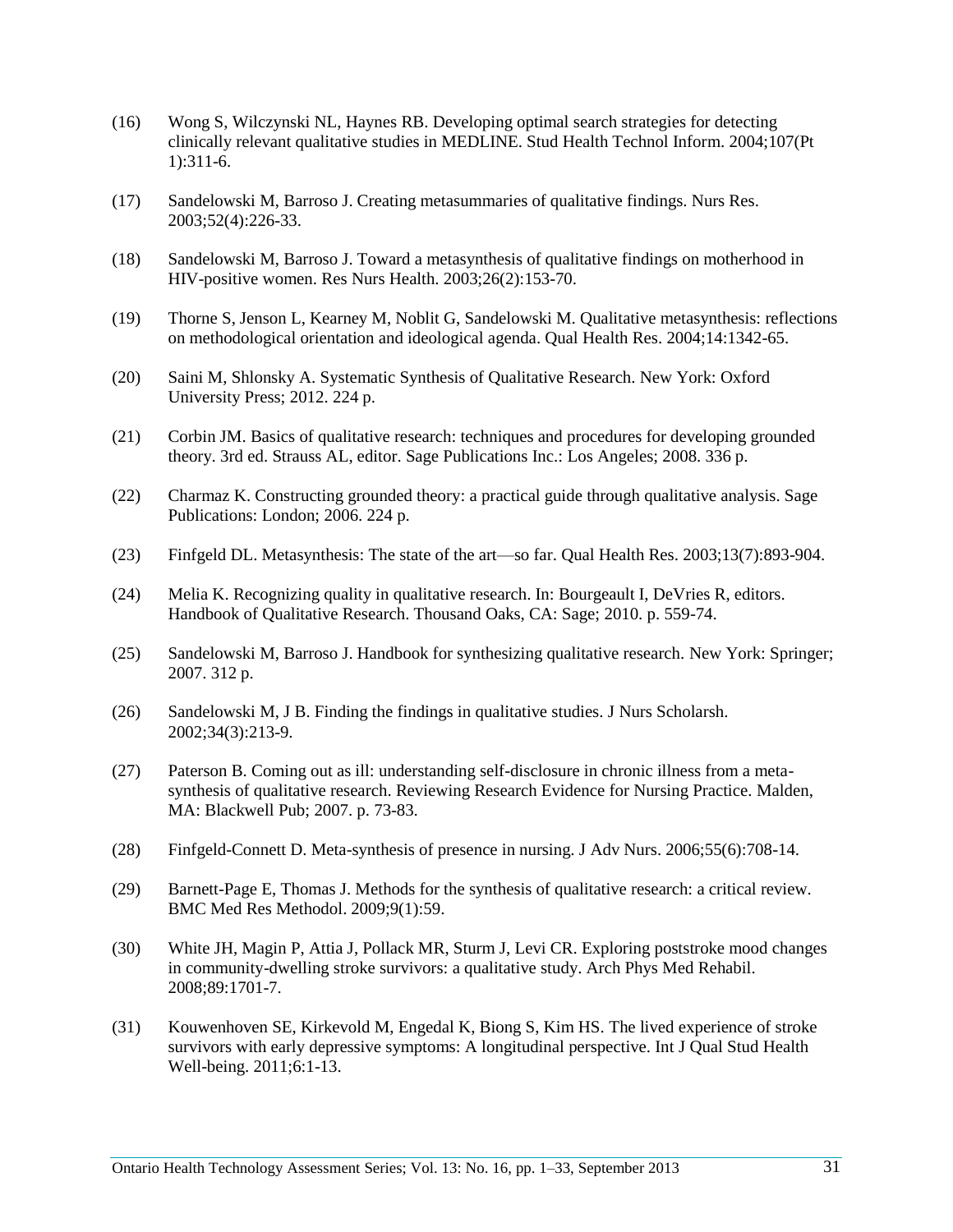- <span id="page-31-4"></span>(32) Ahlström G. Experiences of loss and chronic sorrow in persons with severe chronic illness. J Clin Nurs. 2007;16:76-83.
- <span id="page-31-5"></span>(33) Manderson L, Kokanovic R. "Worried all the time'': distress and the circumstances of everyday life among immigrant Australians with type 2 diabetes. Chronic Illn. 2009;5:21-32.
- <span id="page-31-9"></span>(34) Cabassa L, Hansen M, Palinkas L, Ell K. Azucar y Nervios: Explanatory models and treatment experiences of Hispanics with depression and diabetes. Soc Sci Med. 2009;66:2413-24.
- <span id="page-31-6"></span>(35) Dekker RL, Peden AR, Lennie TA, Schooler MP, Moser DK. Living with depressive symptoms: patients with heart failure. Am J Crit Care. 2009;18:310-8.
- <span id="page-31-3"></span>(36) Pier C, Shandley Ka, Fisher JL, Burstein F, Nelson MR, Piterman L. Identifying the health and mental health information needs of people with coronary heart disease, with and without depression. Med J Aust. 2008;188:S142-4.
- <span id="page-31-0"></span>(37) Willgoss T, Yohannes A, Goldbart J, Fatoye F. COPD and anxiety: its impact on patients' lives. Nurs Times. 2011;107:16-9.
- <span id="page-31-7"></span>(38) Bailey PH. The dyspnea-anxiety-dyspnea cycle-COPD patients' stories of breathlessness: "It's scary /when you can't breathe". Qual Health Res. 2004;14:760-78.
- <span id="page-31-1"></span>(39) Bogner H, Dahlberg B, Vries H. Older patients' views on the relationship between depression and heart disease. Fam Med. 2008;40:652-7.
- <span id="page-31-2"></span>(40) Hedlund M, Zetterling M, Ronne-Engstrom E, Ekselius L, Carlsson M. Perceived recovery after aneurysmal subarachnoid haemorrhage in individuals with or without depression. J Clin Nurs. 2010;19:1578-87.
- (41) Brink E, Karlson BW, Hallberg LR-M. Readjustment 5 months after a first-time myocardial infarction: reorienting the active self. J Adv Nurs. 2006;53:403-11.
- (42) Robinson-Smith G. Verbal indicators of depression in conversations with stroke survivors. Perspect Psychiatr Care. 2004;40:61-9.
- <span id="page-31-8"></span>(43) Cherrington A, Ayala GX, Sleath B, Corbie-Smith G. Examining knowledge, attitudes, and beliefs about depression among Latino adults with type 2 diabetes. Diabetes Educ. 2006;32:603- 13.
- <span id="page-31-10"></span>(44) Coventry Pa, Hays R, Dickens C, Bundy C, Garrett C, Cherrington A, et al. Talking about depression: a qualitative study of barriers to managing depression in people with long term conditions in primary care. BMC family practice. 2011;12:10.
- <span id="page-31-11"></span>(45) Egede LE. Beliefs and attitudes of African Americans with type 2 diabetes toward depression. Diabetes Educ. 2002;28:258-68.